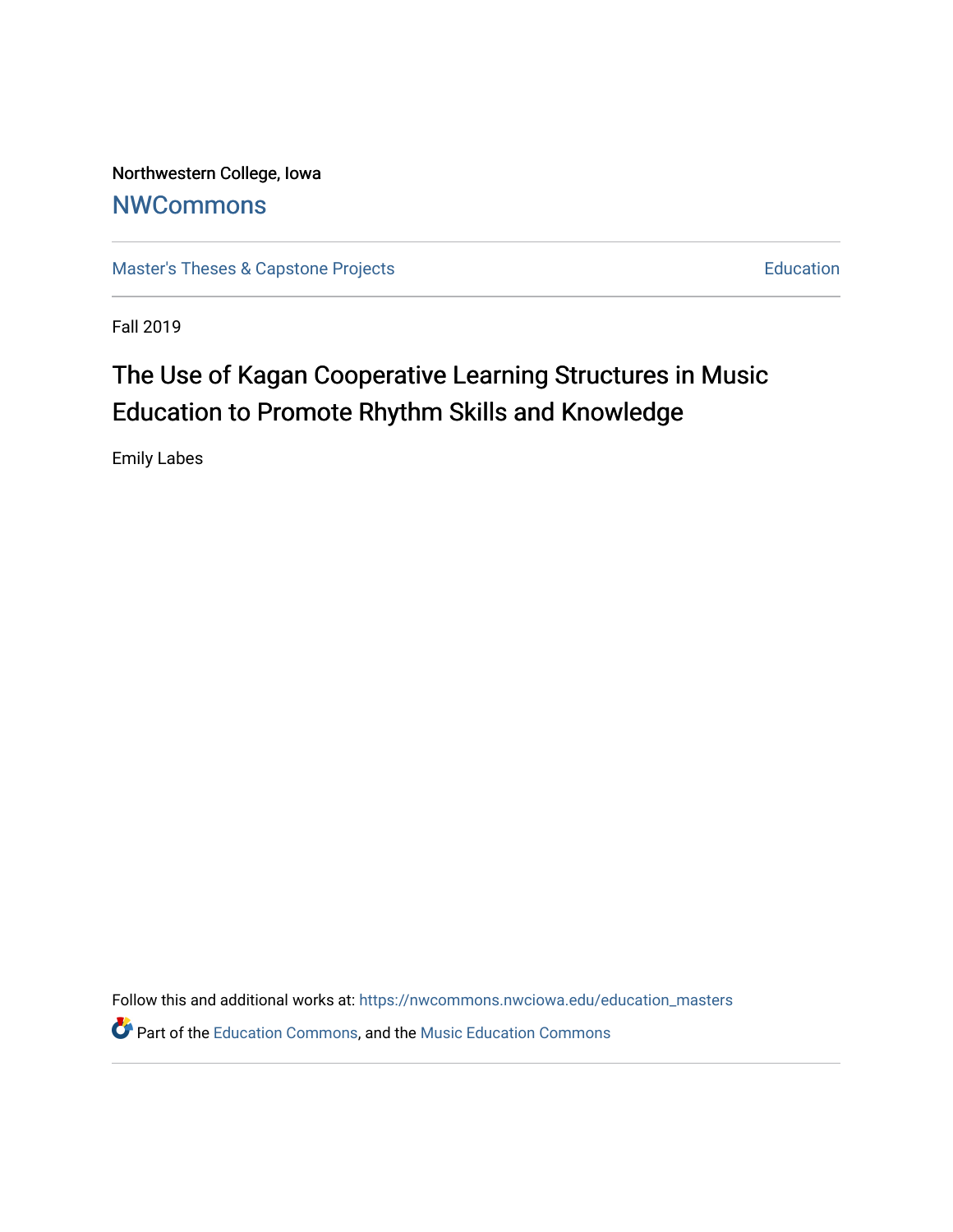The Use of Kagan Cooperative Learning Structures

In Music Education to Promote Rhythm Skills and Knowledge

Emily Labes

Northwestern College

An Action Research Project Presented in Partial Fulfillment of the Requirements For the Degree of Master of Education

Dr. Daniela Syed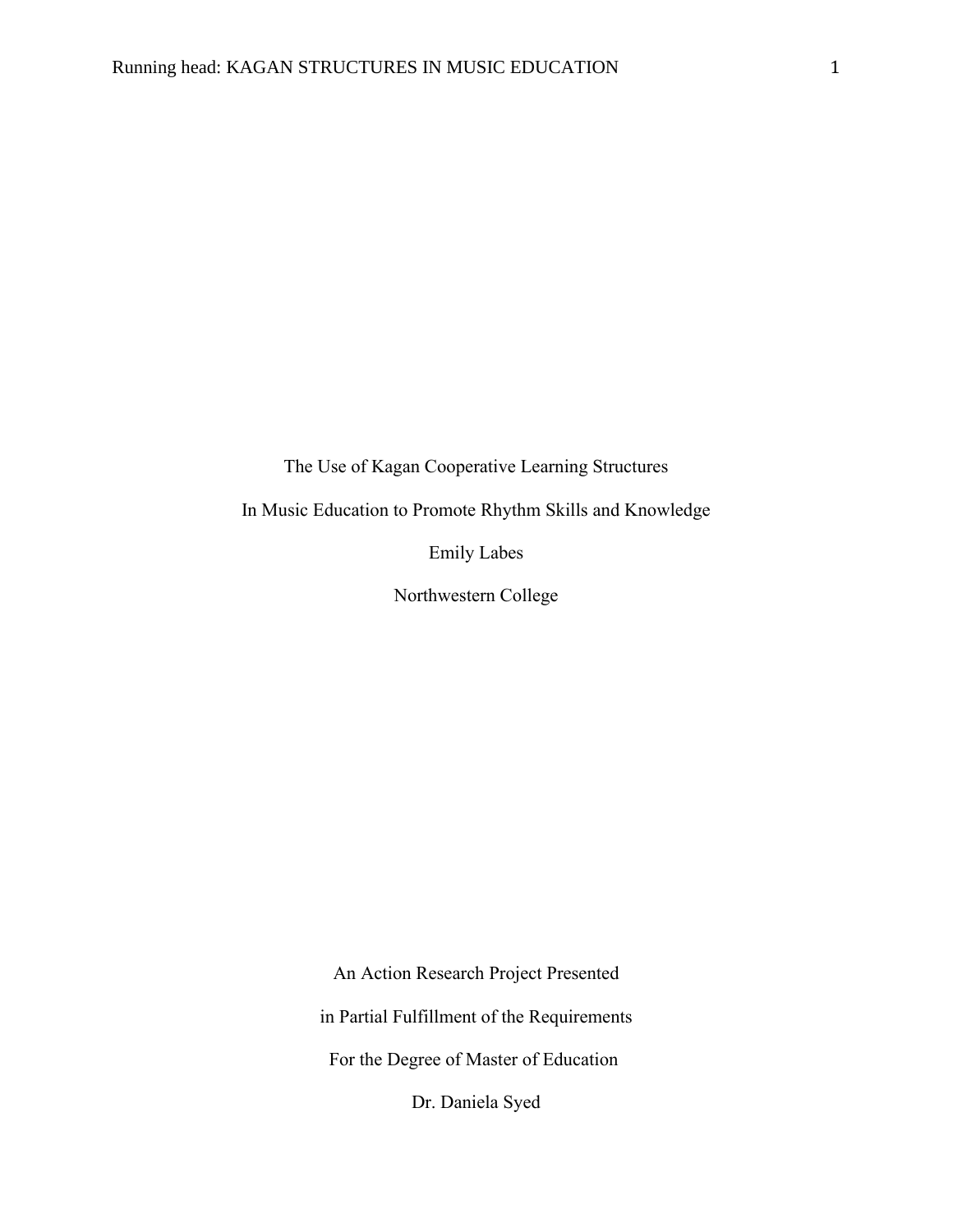# Table of Contents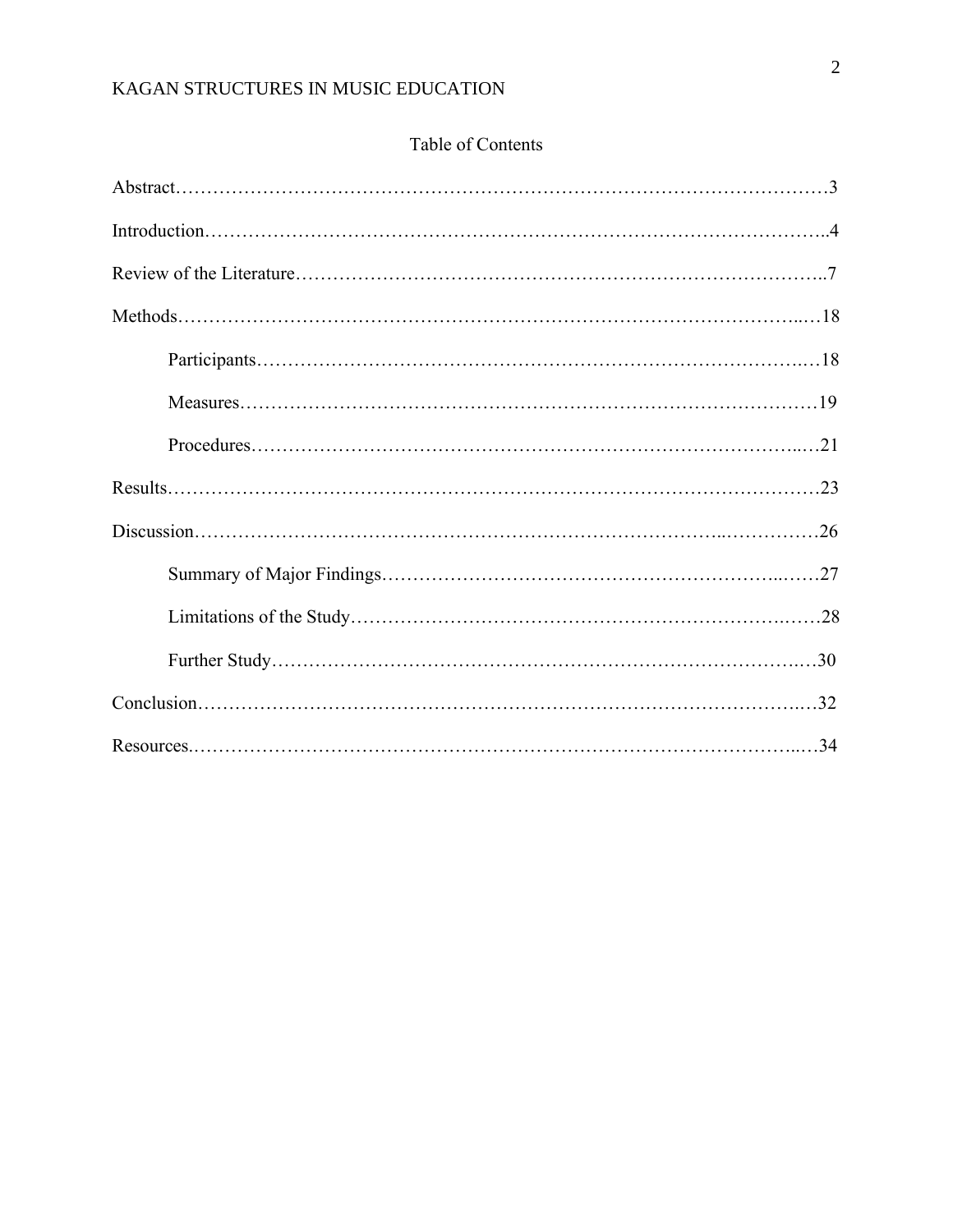#### Abstract

The purpose of this action research was to determine if Kagan Cooperative Learning Structures produced greater achievement in music education than those who did not have the opportunity to engage in Kagan structures. The participants included 114 fourth grade students attending a public school in southern Minnesota. The scores of pre and post-tests determined student growth and achievement for both the control and treatment groups. The specific music skill assessed was rhythm. Results indicated that there was a statistically significant difference on rhythm when assessed by a paper and pencil exam when Kagan Structures were used. Analysis of a performance assessment determined there was no statistical evidence to support the conclusion that the use of Kagan Structures was effective in rhythmic performance.

*Keywords:* Cooperative Learning, Kagan Structures, rhythm, music education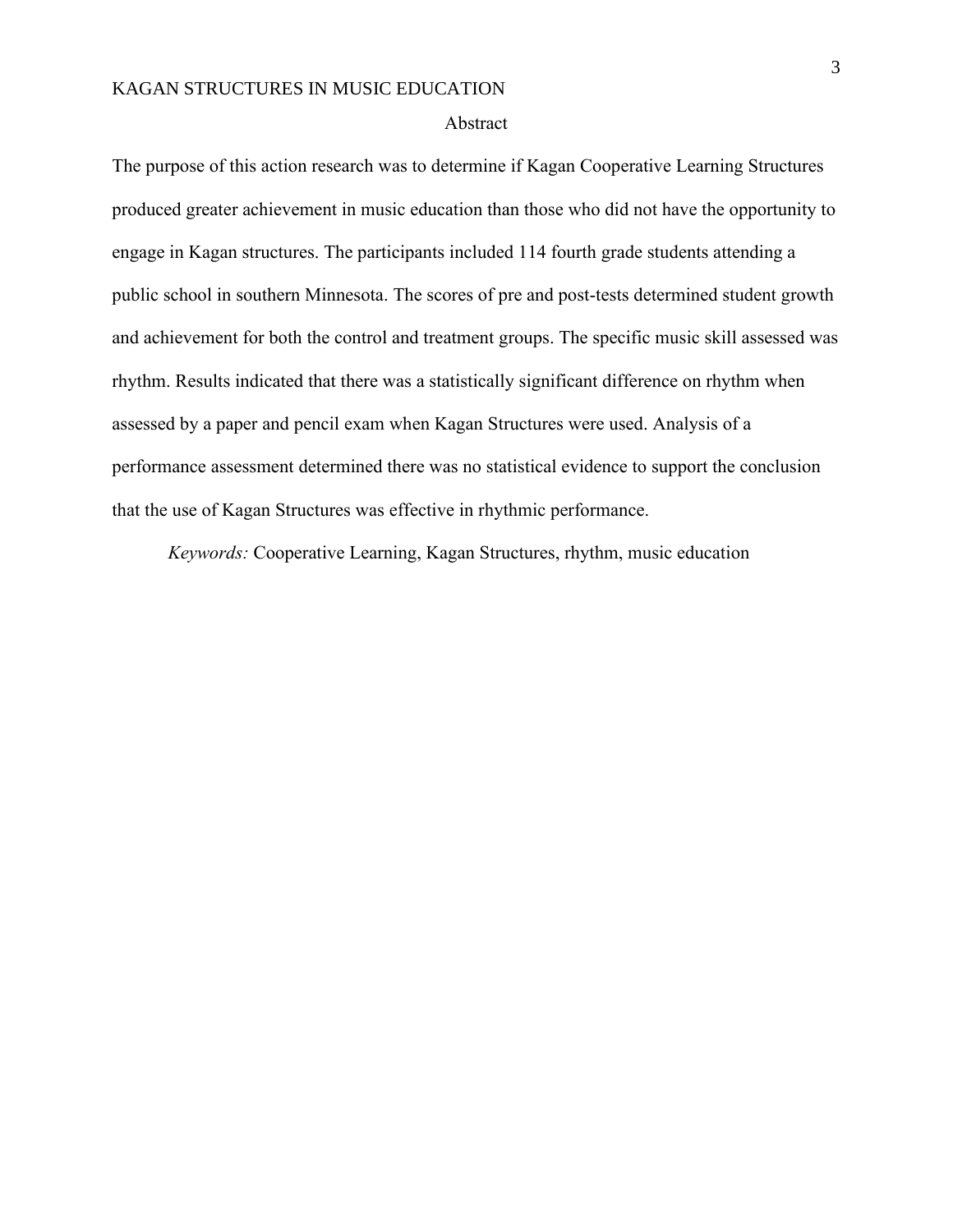## The Use of Kagan Cooperative Learning Structures in Music Education to Promote

### Rhythm Skills and Knowledge

The sound of singing and instrument playing can often be heard coming from music classrooms, these sounds demonstrate student learning. Students work together to create, perform, respond and connect to music in various ways. For the purpose of this paper, the teacher researcher wondered if teaching strategies used in the music classroom impacted student learning, specifically when using cooperative learning structures to teach musical foundations. The Minnesota academic standards set guidelines and expectations for public schools across the state (Minnesota Department of Education, 2019). The standards ensure that all public school students in Minnesota obtain the same requirements for graduation as specific academic achievements are met at each grade level (Minnesota Department of Education, 2019). How school districts and educators ensure students are able to meet the standards vary by curriculum and teaching pedagogies. Although the standards and learning targets are the same, teachers have decisions to make regarding how to teach the material, and best practices for their students learning.

As a teacher begins to make choices about his or her classroom, they must decide how to teach curriculum. In order to be an effective teacher, teachers must select the appropriate teaching strategies for themselves and the students. One teaching strategy that allows for assessment and differentiation is cooperative learning (Blackburn, 2016; Heacox, 2012). Cooperative learning strategies also promote student engagement (Smith, Sheppard, Johnson, & Johnson, 2005). Kagan Strategies are a specific set of cooperative learning structures, developed by Kagan, which can be used to enhance or promote student learning and engagement in all academic areas (Kagan & Kagan, 2017). Kagan Structures are also believed to increase positive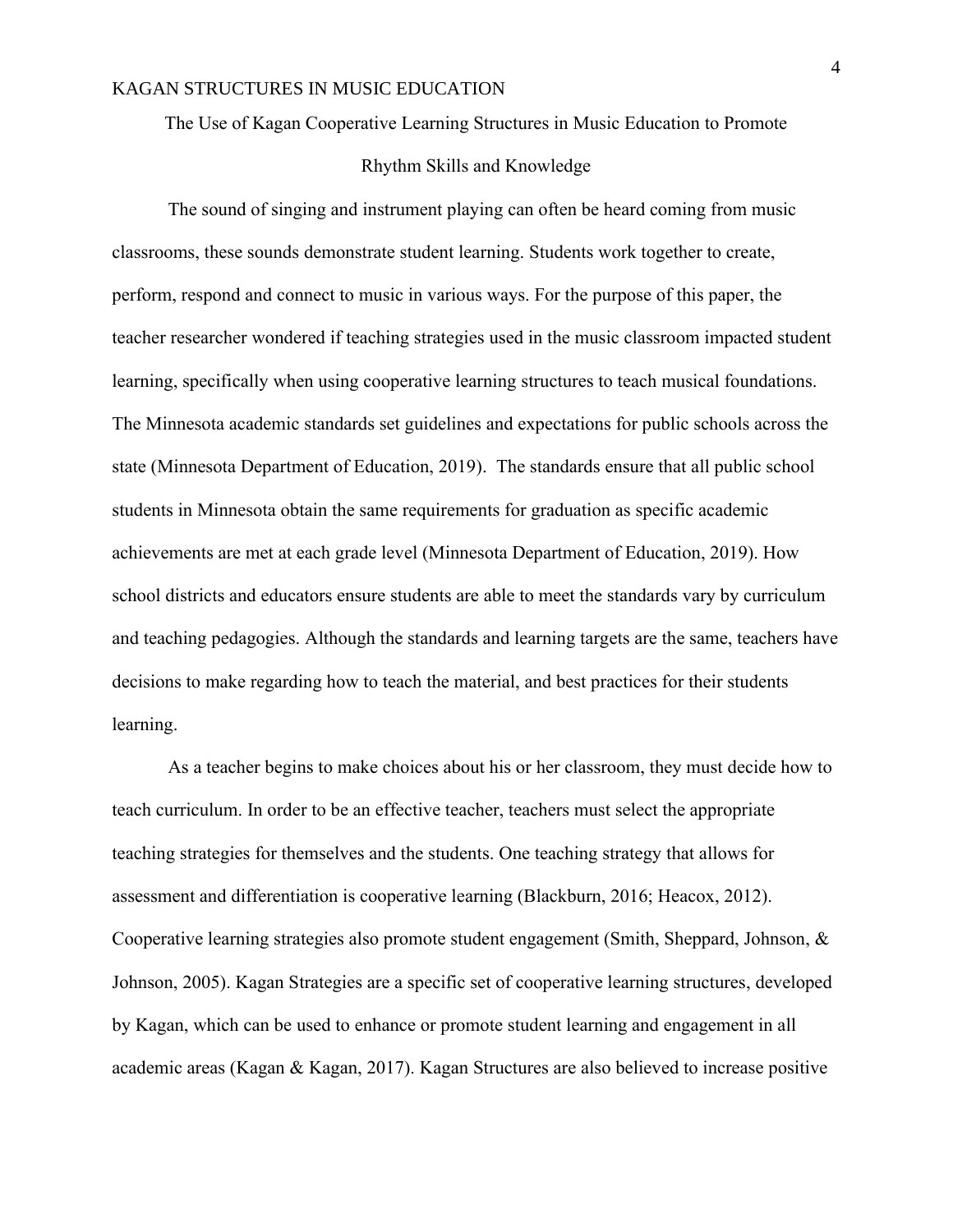peer interactions, individual participation and close the achievement gap (Kagan & Kagan, 2017).

In order to fully implement cooperative learning, teachers should receive training on the benefits and strategies (Battistich, Delucci, & Solomon, 1993). In August 2018, all educators in the Fairmont Area Schools District received Kagan training. In October of 2019, district teachers received the second level of Kagan training. The Kagan training occurred on a required professional development day and was provided by the district, therefore, it is expected that the structures are used in the classroom.

In the music classroom, Kindergarten through sixth grade at FES, content has been taught using the Quaver Music curriculum. Quaver Music is an online curriculum, which provides subscribers with digital resources and professional development. The Quaver Music curriculum utilizes technology to present student-centered lessons by incorporating various approaches of music education including philosophies of Orff, Kodaly and Gordon (Quaver Music, 2019). Song-based lessons and music theory are also highlighted throughout the curriculum (Quaver Music, 2019). The Quaver lessons are aligned to the National Coalition for Core Arts Standards.

Music education includes learning about composition, melody, rhythm, harmony, form, tone color, texture, and expression (Katz & Brown, 2011). Different pedagogical approaches can be used to teach the elements of music. However, this researcher explored the use of cooperative learning, using Kagan Structures, in the music classroom. The musical concept that was evaluated for this action research was rhythm. Rhythm is an essential element in the music education curriculum (Bell & Bell, 2018; Brown & Katz, 2011; Crooke, 2016; Sarrazin, 2016). The focus of this action research was to determine if the use of cooperative learning in music education promoted student learning and understanding. This teacher researcher predicted that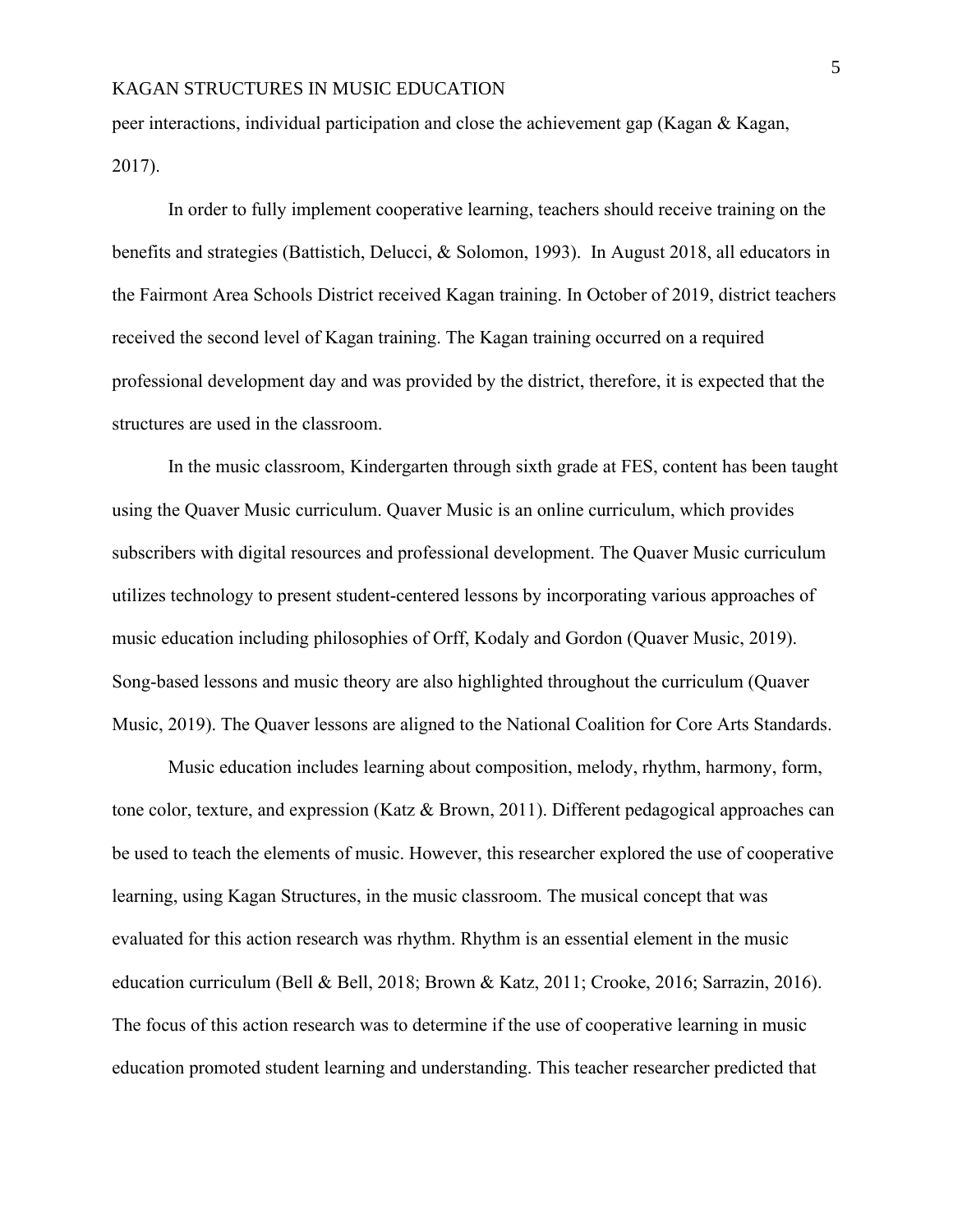the use of Kagan Structures in music education would, in fact, produce higher student

achievement as compared to those who did not engage in cooperative learning strategies.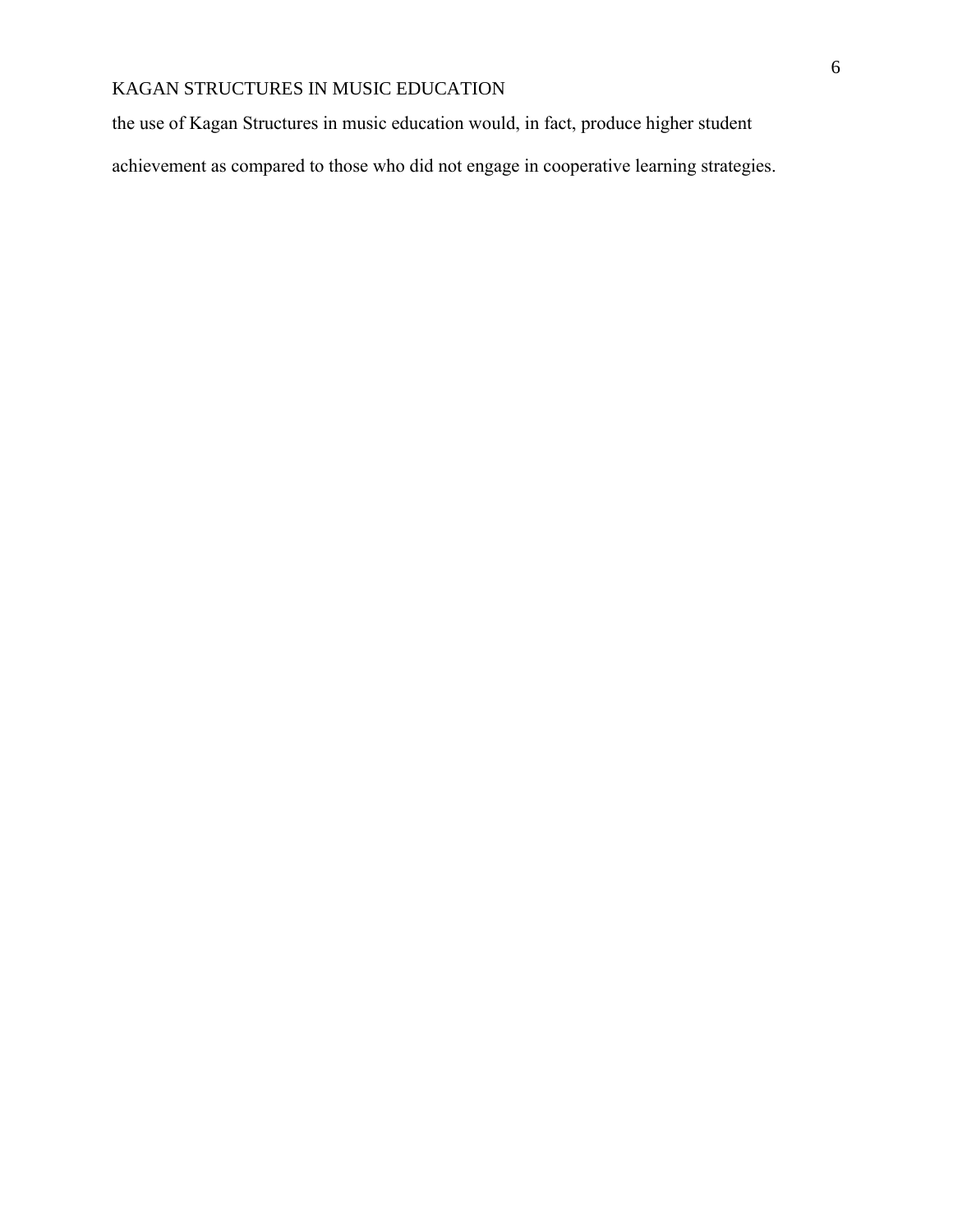## **Review of the Literature**

This literature review examines research regarding the benefits of cooperative learning, music education, and cooperative learning in music education. Past studies have discussed the vast benefits of cooperative learning in the general education classroom, including positive impacts on academics, social and emotional well-being, self-efficacy, engagement, interdependence and motivation (Baker & Harvey, 2014; Battistich, Solomon, & Dulucci, 1993; Cooper, M. 1995; Dean, Hubbel, Pitler, & Stone, 2012). However, there is minimal information pertaining to cooperative learning in the music classroom. This researcher explored different databases using various search terms, such as combining cooperative learning and music education to discover the need for further research.

Cooperative learning is defined as the incorporation of five elements of student interaction which includes positive interdependence, face-to-face positive interaction, individual and group accountability, interpersonal skills, and group processing (Dean, Hubbell, Pitler, & Stone, 2012; Dyson & Rubin, 2003; & Whitener, 2014). The use of cooperative learning requires students to work together on goal-oriented tasks. Cooperative learning is not the same as group work, and the two are not interchangeable (Koutselini, 2008/2009).

Group work activities allow some students to work, while others remain unengaged (Koutselini, 2008/2009). In order for cooperative learning to be successful, teachers must understand the difference between the two. Simply putting students in groups and expecting positive outcomes does not yield the same results as cooperative learning structures (Davis & Magnesi, 2010; Koutselini, 2008/2009). One differentiating factor between group work and cooperative learning is that cooperative learning adopts specific structures that foster individual accountability (Koutselini, 2008/2009; Smith, Sheppard, Johnson, & Johnson, 2005). The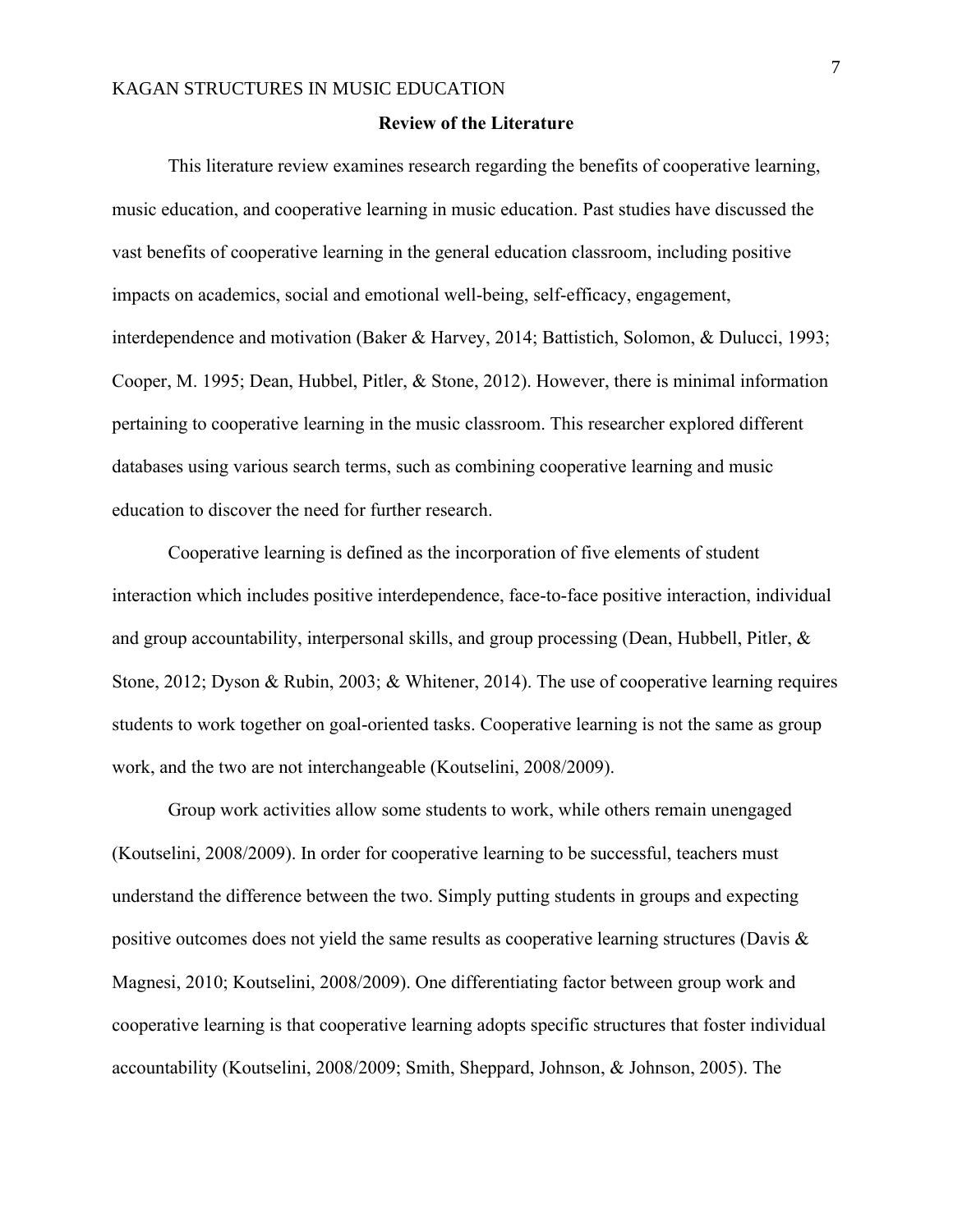positive benefits of cooperative learning depend highly on the quality of group interaction, not time spent in groups (Battistich et al., 1993).

Before learning can begin, educators must understand how to create productive groups and depict clear expectations that set students up for success (Battistich et al., 1993; Kagan & Kagan, 2017). Enforcing interdependence and individual accountability, keeping groups small and using cooperative learning consistently and systematically are also suggestions for successful cooperative learning (Dean et al., 2012). While students are participating in cooperative learning, teachers must continually communicate, engage and monitor the groups (Battistich et al., 1993). Participating in cooperative learning groups teaches students social skills that prepare them for life beyond the classroom (Kagan & Kagan, 2017). These learning groups are beneficial for all students, including gifted, mainstream and English Language Learners (Reddy, 2019).

To implement cooperative learning in the classroom, teachers must familiarize themselves with different structures of cooperative learning and become comfortable using them (Battistich et al., 1993). One way to learn about specific structures and strategies would be to attend trainings or workshops (Battistich et al., 1993). Without formal training of cooperative learning, failure may result, causing the teaching method to disappear out of classrooms like other educational "innovations" have throughout the years (Battistich et al., 1993). Lack of training might also result in poor cooperative learning practice and not produce the same results as a highly trained teacher. When structured and implemented correctly, cooperative learning can impact more than a student's academic achievement (Baker & Harvey, 2014; Battistich, Solomon, & Dulucci, 1993; Cooper, 1995; Dean, Hubbel, Pitler, & Stone, 2012). The following sections will provide further information regarding the many benefits of cooperative learning.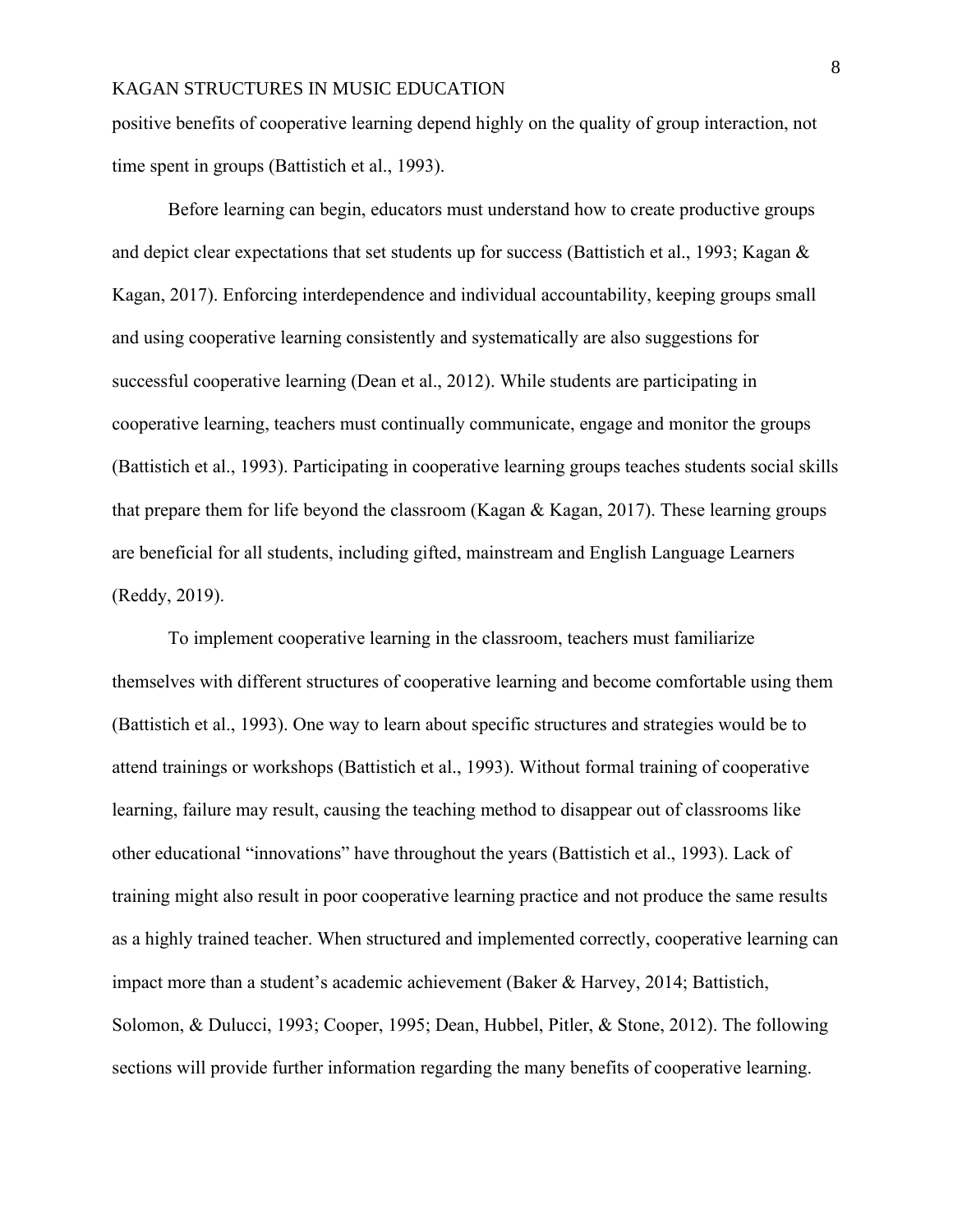#### **Cooperative Learning and Academics**

When students participate in formal learning activities, their brains are trained how to learn and organize thoughts (Azwihangwisi & Kriger, 2019). The concept of learning can then be transferred across subjects (Azwihangwisi & Kriger, 2019). There are different teaching pedagogies that engage the brain to enhance learning (Smith et al., 2005). This is understood because of the neurological response of the brain (Igel & Urquhart, 2012). When a student is forced into a stressful learning situation, such as reading or answering a question in front of their peers, neurological imaging shows a negative response (Igel & Urquhart, 2012). When students are under pressure, information does not enter the memory bank, but is instead blocked by the hyperactivity of the amygdala, the control center of the brain (Igel & Urquhart, 2012). When working in cooperative learning groups, students are not faced with the pressure of a large group setting. Instead, they are working interdependently within small groups (Whitener, 2014).

When engaged in cooperative learning, students are encouraged to engage in high-level thinking (Kagan & Kagan, 2017). According to Battistich et al., (1993), Cooper (1995), Kagan & Kagan (2017) and Reddy (2019), students who participate in cooperative learning activities demonstrate higher-order thinking skills. High-level thinking skills allow students to synthesize, problem solve and discuss information at a deeper level than those who never develop such skills (Cooper, 1995; Kassner, 2002). With this ability, students who engage in cooperative learning activities have been shown to produce statistically higher achievement scores than those who participate in traditional classroom activity (Battistich et al., 1993; Egger, 2019; Koutselini, 2008/2009), especially when compared to competitive or individual learning structures (Smith et al., 2005). Higher levels of retention and student satisfaction in learning have also been documented in regards to cooperative learning and academic achievement (Cooper, 1995;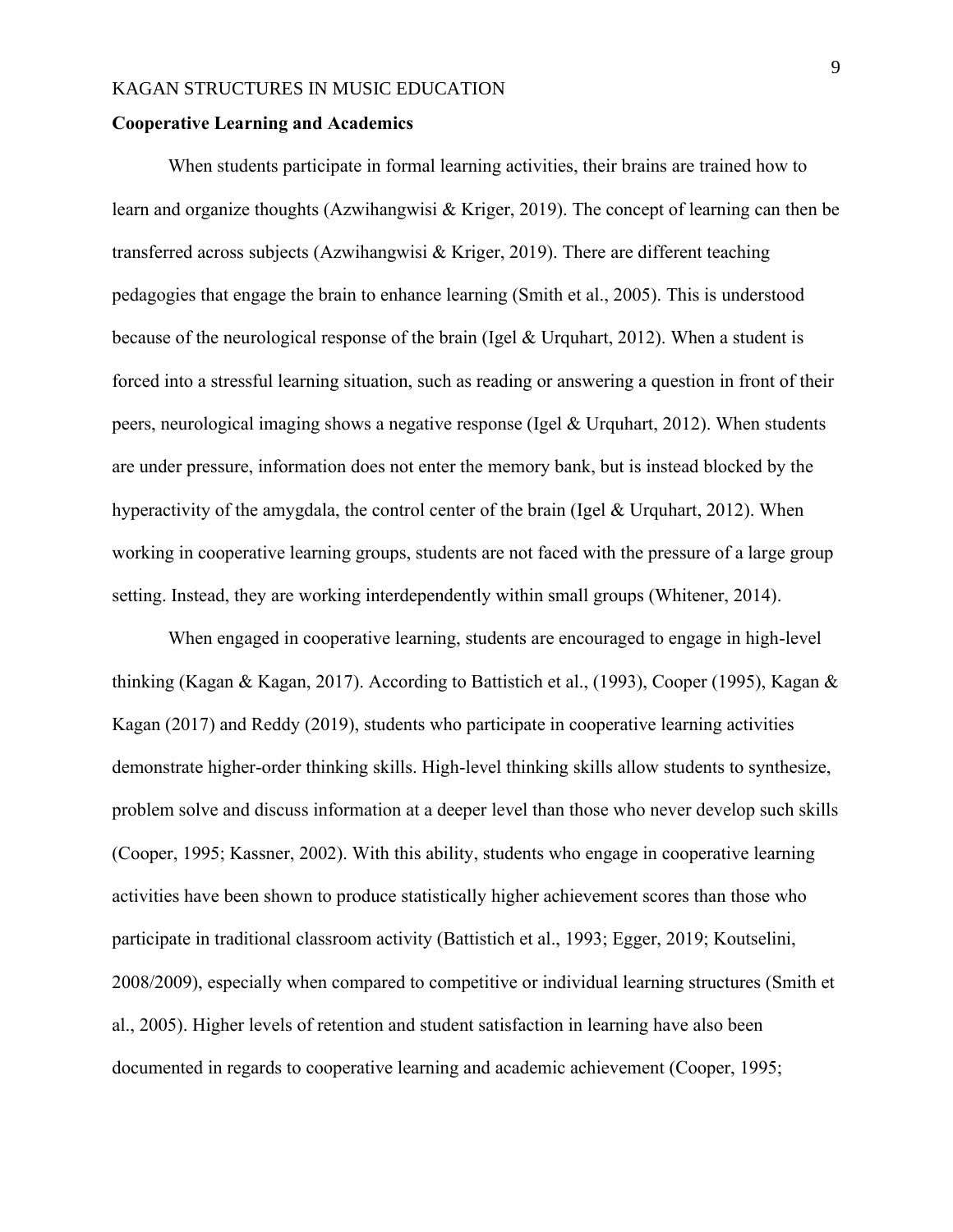Kassner, 2002). This is in part because through student conversations and interactions, they find meaning in the content. Students retain more information when they have the opportunity to engage verbally with peers, as opposed to traditional instruction where students sit and listen to a lecture (Katz & Brown, 2011; Kagan & Kagan, 2017).

#### **Cooperative Learning and Social/Emotional Outcomes**

Cooperative learning strategies are known to have a positive impact on student academic achievement, but there are social and emotional benefits documented as well (Battistich et al., 1993; Bruhl, Prater & Serna, 1998; Smith et al., 2005; Van Ryzin & Roseth, 2018). Van Ryzin and Roseth (2012) found that cooperative learning significantly reduces bullying and retaliation behaviors among peers. There are potential risk factors as a concern for students who engage in bullying tactics, including substance abuse, criminal activity and poor relationships (Ansary, Elias, Greene, & Green, 2015; Evans & Smokowski, 2015; Menesini & Salmivalli, 2017; Studer & Mynatt, 2015). Bullying is a prevalent concern for school districts as there is continual work to decrease acts of bullying (Evans & Smokowski, 2015; Studer & Mynatt, 2015). Bullying can be categorized into different types of bullying behaviors, including verbal, physical, emotional and cyber bullying (Menesini & Salmivalli, 2017; Studer & Mynatt, 2015). According to Studer and Mynatt (2015) behavior is considered bullying when it is repetitive and there is intent of harm. Policies and interventions are often set in accordance to prevent bullying behaviors (Studer & Mynatt, 2015). Positive school culture has been shown to decrease bullying behaviors, especially when students feel a sense of safety and support (Ansary, Elias, Greene & Green, 2015., 2015; Evans & Smokowski, 2015). Interventions to prevent bullying require commitment and must be long lasting, intensive, and involve teachers, administrators, students and parents (Ansary, et al. , 2015; Evans & Smokowski, 2016; Menesini & Salmivalli, 2017; Studer & Mynatt, 2015).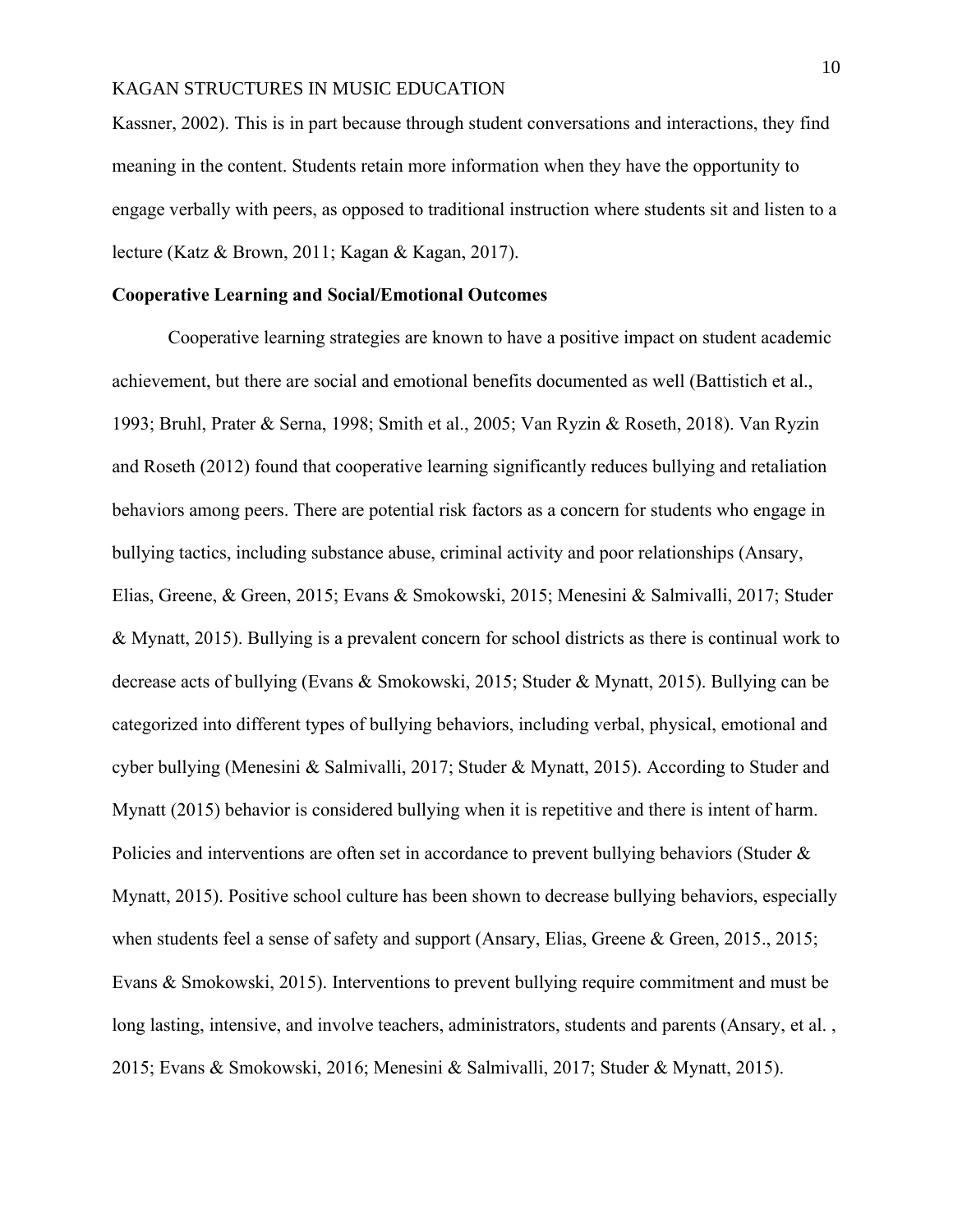Cooperative learning could be used as one piece of school preventative measures to decrease bullying as it addresses many of the problems that result in acts of bullying (Van Ryzin  $\&$ Roseth, 2018).

Schools that frequently use cooperative learning have reported positive interactions among peers, as well as positive student perceptions of the classroom environment (Baker & Harvey, 2014; Battistich et al., 1993; Cooper, 1995). Increasing cooperative learning strategies in schools provides a more friendly and welcoming school climate (Van Ryzin & Roseth, 2012). Use of cooperative learning aids in teaching students how to interact, communicate and resolve conflicts with one another (Di Natale & Russell, 1995).

#### **Misconceptions and Drawbacks of Cooperative Learning**

The research presented thus far vastly portrays the benefits of cooperative learning. However, there are many teachers who are reluctant to use cooperative learning strategies in their classrooms (Koutselini, 2008/2009). There are varying reasons why teachers do not utilize cooperative learning structures, including misconceptions and difficulties (Cooper, 1995; Koutselini, 2008/2009).

There are teachers who have never been trained or taught how to form groups that set students up for successful collaboration and interaction (Koutselini, 2008/2009). When there is little or no success, negative attitudes are formed in regards to the structures (Koutselini, 2008/2009). Cooperative learning also requires the teacher to give up some control in the classroom (Cooper, 1995), as students take responsibility for their own learning and there is interdependence between group members (Smith et al., 2005). By giving up the traditional role of the teacher, educators become the facilitator between groups to monitor interaction and activity (Battistich et al., 1993; Dyson & Rubin, 2003).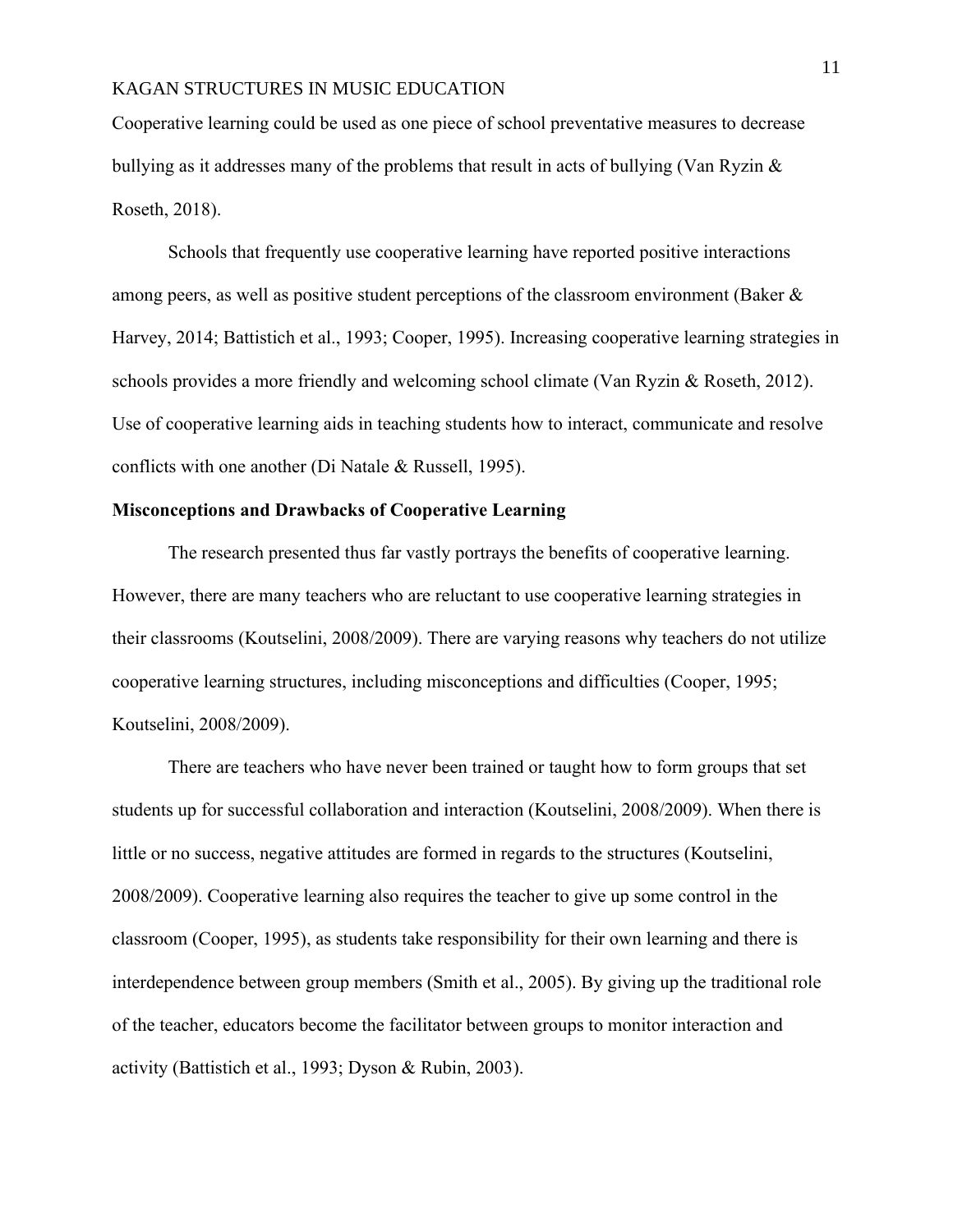When teachers step back and allow students to learn through cooperative learning, there is also a fear that there will be students who do all of the work, and students who do nothing (Cooper, 1995; Reddy, 2019). Although this could happen, the principles of cooperative learning set specific expectations to avoid these circumstances (Cooper, 1995; Kagan & Kagan, 2017; Kassner, 2002). Another common misconception of cooperative learning is that academic content cannot be covered (Cooper, 2995), while planning and implementing the structures takes too much time (Koutselini, 2008/2009). Cooperative learning structures do take time to learn and master, but to be effective, teachers need to accept the challenge and provide the opportunity for their students (Koutselini, 2008/2009).

#### **Benefits of Music Education**

Music is part of the educational curriculum, allowing students to learn while development is supported (Azwihangwisi & Kriger, 2019; Kim, 2017). Music is a part of every culture around the world, which allows people to find fellowship and common goals no matter their cultural background (Curtis & Fallin, 2014; Tiszai, 2015). Given the universal commonality of music, it is a medium that should be understood and appreciated by individuals of all ages and abilities (Azwihangwisi & Kriger, 2019). Music education allows for students to learn songs and dances of their own cultural communities, as well as others (Azwihangwisi & Kriger, 2019).

There are different methods of teaching music to children (Pretty-Norbury & Pontarini, 2018; Tiszai, 2015). The common teaching methods of music education are based on philosophies, pedagogies, goals and objectives (Pretty-Norbury & Pontarini, 2018; Sarrazin, 2016). Some of the most well known methods in music education are those of educators and philosophers Zoltan Kodaly, Emilile-Jacques Dalcroze, Orff Schulwerk, Edwin Gordon, Shinseki Suzuki and Reggio Emilia (Pretty-Norbury & Pontarini, 2018; Sarrazin, 2016). The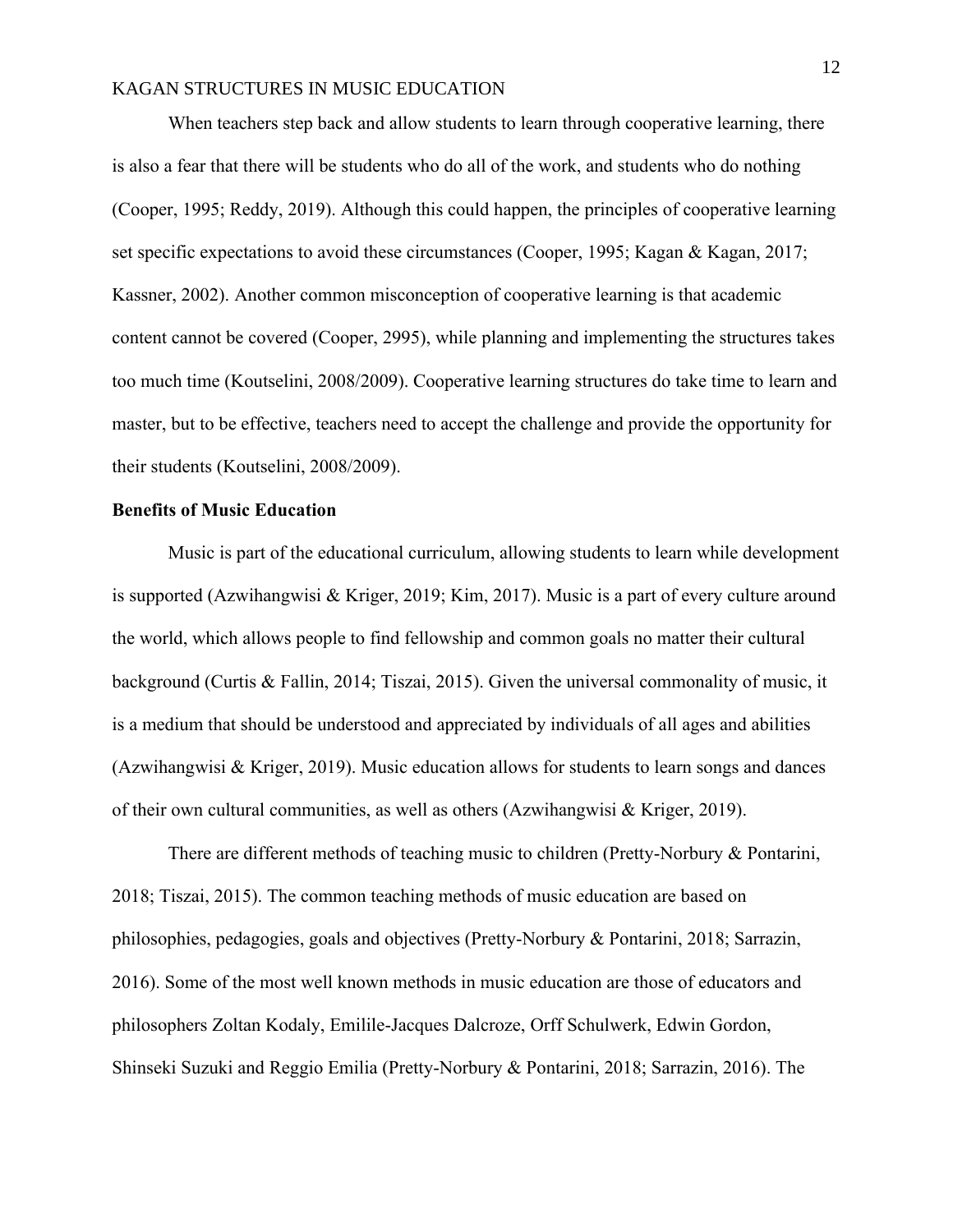pedagogies utilize different approaches and methods to teach music. For example, Kodaly introduces concepts in three stages, introduce, identify and implement as the historical music educator believed children should engage in music listening, reading, writing, composing and improvisation (Pretty-Norbury & Pontarini, 2018). A process of Orff is teaching students to transfer musical concepts of speech to the body and then to an instrument (Pretty-Norbury & Pontarini, 2018).

The foundations of music education include teaching sound, melody, harmony, rhythm, texture, form composition and expression (Bell & Bell, 2018; Brown & Katz, 2011; Crooke, 2016; Sarrazin, 2016). These musical elements are taught through creating, responding, performing and connecting to music (Bell and Bell, 2018). Music is a multi-sensory subject as it uses multiple senses at once (Curtis & Fallin, 2014). Some intrinsic values of music education include finding joy and enhancing creativity, imagination and emotion (Crooke, 2016). As students engage in formal music learning, they receive benefits far beyond the music itself (Bell & Bell, 2018; Crooke, 2016; Curtis & Fallin, 2014; Tiszai, 2015).

Aside from learning music content, there are many other benefits of receiving a music education (Kassner, 2002; Kim, 2017). Along with establishing a set of music skills and knowledge, students that have a positive music experience also acquire benefits in their social and emotional well being (Azwihangwisi & Kriger, 2019; Crooke, 2016). Music education teaches generalized life skills such as the value of learning and hard work (Azwihangwisi & Kriger, 2019). Participation in formal music learning has been documented to show increased confidence, self-esteem, social behavior, coping skills, cooperation and engagement (Crooke, 2016).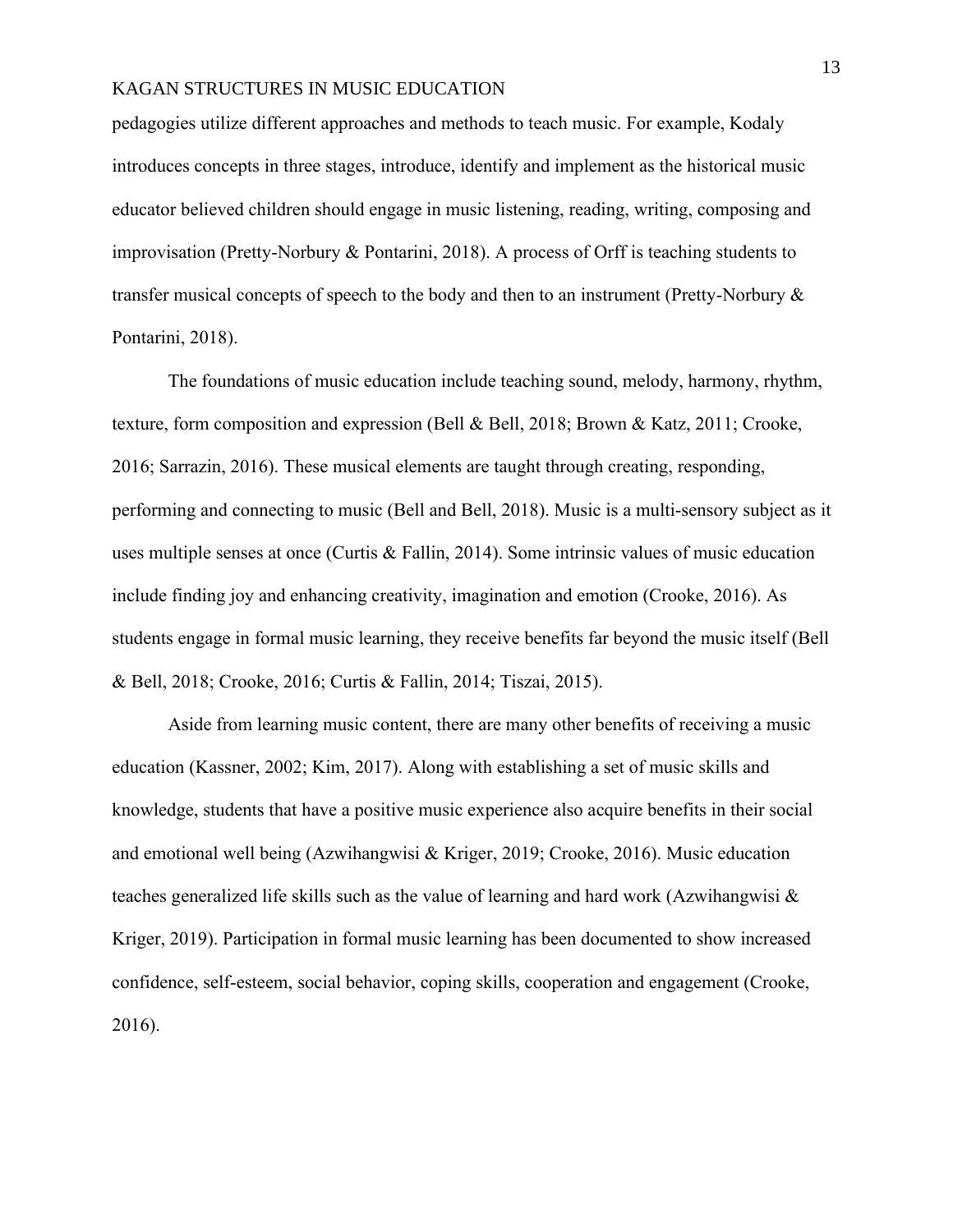Active music making begins in early childhood, when students learn the repertoire of children's songs (Azwihangwisi & Kriger, 2019). Participation in music activity changes the brain for life-long learning (Curtis & Fallin, 2014). The body and the brain respond to both learning and music, music education combines the two (Curtis & Fallin, 2014).

When the brain is exposed to music instruction the auditory, motor and neurological systems are strengthened (Curtis & Fallin, 2014). The brain responds to music during formal instruction, which promotes memory, brain plasticity, spatiotemporal reasoning, Intelligence Quotient and executive functioning (Crooke, 2016). When the brain is exposed to musical stimuli, it is trained to quickly respond to that stimulus which in turn enhances learning, recall and retention (Curtis & Fallin, 2014). Learning and playing a musical instrument has been shown to strengthen neurological pathways at all ages (Curtis & Fallin, 2014). The neurological benefits of music education can be transferred to other core subject areas to promote academic achievement (Bell & Bell, 2018; Crooke, 2015; Curtis & Fallin, 2014).

Music education has been shown to have a direct correlation to reading skills, verbal ability, language development and math. (Azwihangwisi & Kriger, 2019; Crooke, 2016; Curtis, 2014). Students who participate in a formal music class present with higher reading scores compared to those who do not such training (Azwihangwisi & Kriger, 2019). The musical concepts of rhythm and melody are similar to speech and language (Azwihangwisi  $\&$  Kriger, 2019; Curtis & Fallin, 2014). The rhythm of how words are spoken connect to musical rhythm and patterns, where as vocal inflections connect to melody (Azwihangwisi & Kriger, 2019). A neurological connection between music and language can be made as both stimulate the left and right sides of the brain (Azwihangwisi & Kriger, 2019; Curtis & Fallin, 2014).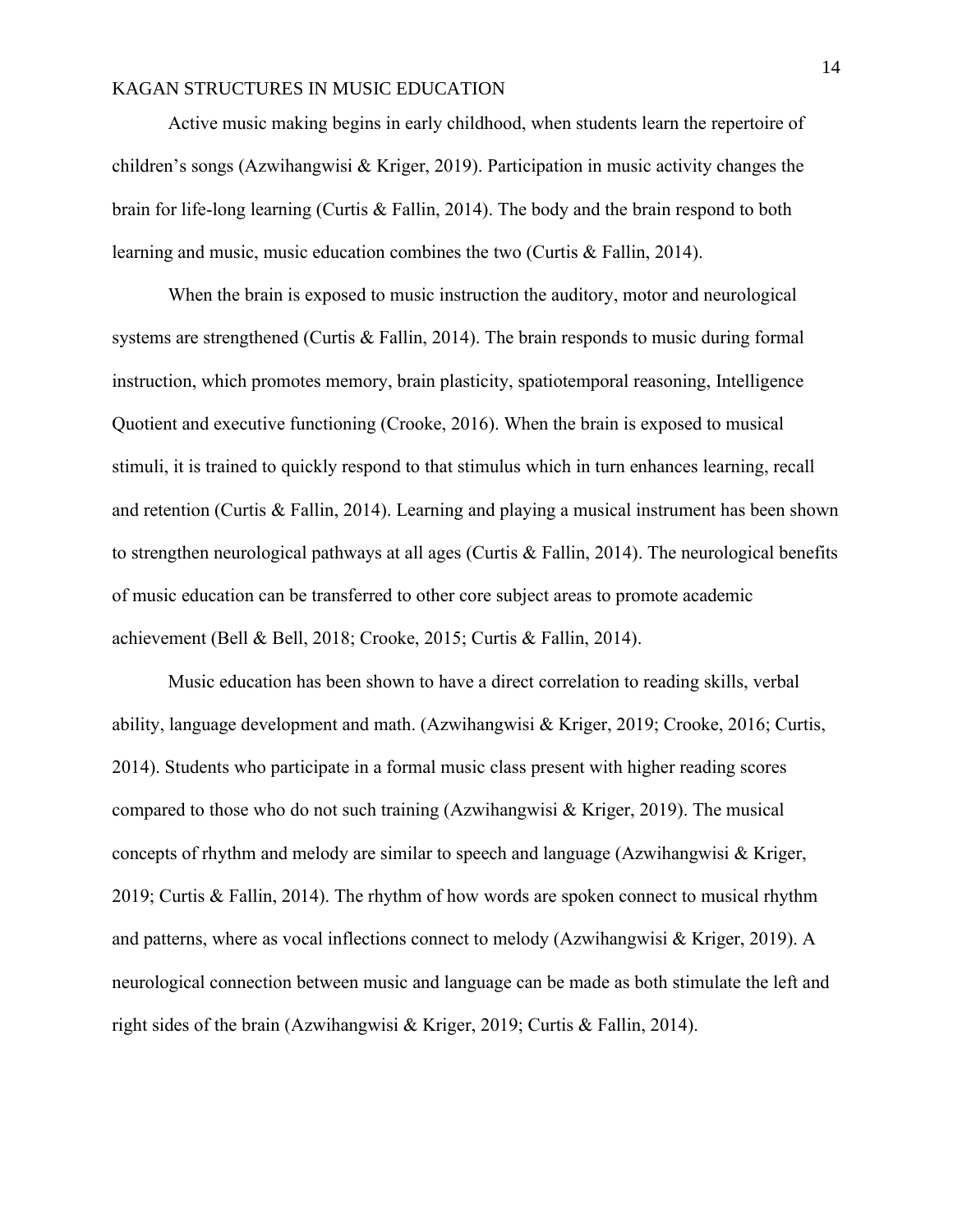Non-musical domains can be impacted with the integration of music in the core academic areas to reinforce learning (Azwihangwisi & Kriger, 2019; Crooke, 2016; Egger, 2019; Kim, 2017). Other academic areas that have a connection to music include math, as it relates to pitch, tempo and rhythm; linguistics, as it relates to intonation, cadence and articulation; and science, as it relates to form, structure and space. In turn, core academic areas can be introduced and embraced in the music classroom (Crooke, 2016). Music can also be integrated with science, technology, engineering and mathematics (STEM), as there are similarities between computational thinking and music such as notation in formal language, and concepts built around sequence and repetition (Bell & Bell, 2018). Arts integration with STEM aids in the promotion of creativity, communication and teamwork (Bell & Bell, 2018). In conclusion, music education can have a positive academic impact on a student's achievement in other subject areas as transfer of knowledge and concepts is made (Crooke, 2016).

#### **Connecting Cooperative Learning and Music Education**

Cooperative learning and music education both have a solid foundation of benefits that include academic areas and non-academics (Azwihangwisi & Kriger, 2019; Bruhl, Prater & Serna, 1998; Dyson & Rubin, 2003; Kagan & Kagan, 2017; Kassner, 2012; Van Ryzin & Roseth, 2018). Given the presented research and benefits of both cooperative learning and music education, one could hypothesize that using cooperative learning strategies in the music education classroom would act as a power house to yield positive results in multiple areas of student life.

Although it is not extensive, there is literature that supports cooperative learning in music education (Baker & Harvey, 2014; Di Natale & Russel, 1995; Kassner, 2002). Di Natale and Russell (1995) state that the use of cooperative learning in music education, especially in the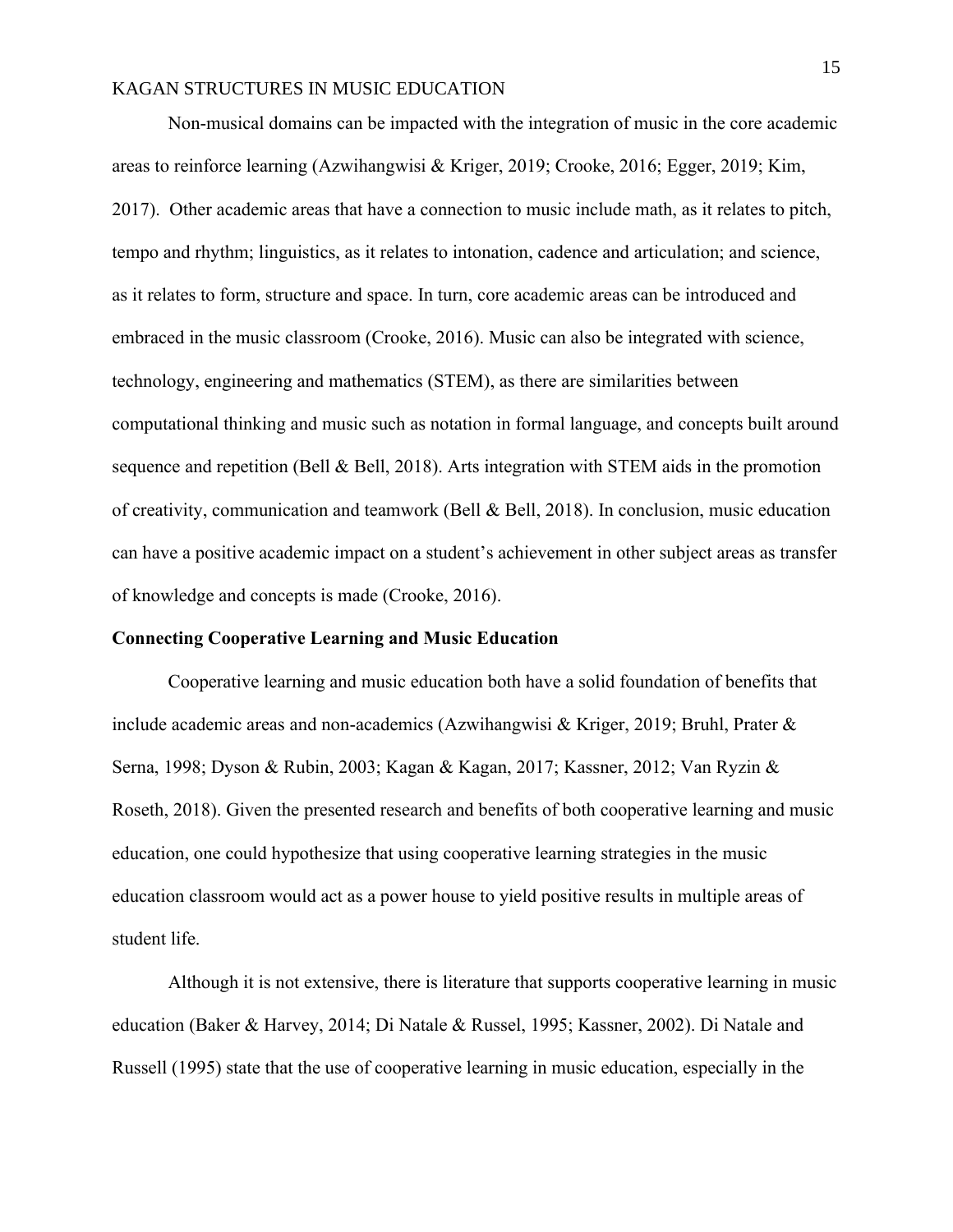ensemble setting, is overlooked despite the fact that both cooperative learning and music education promote social skills and interdependence. Baker and Harvey (2014) specifically identified the benefits of cooperative learning when teaching and working on music composition. The findings indicate that cooperative learning experiences in music education enhance the opportunity to participate in positive social engagements (Baker & Harvey, 2014). Kassner (2012) provides the music educator with specific learning activities, connecting cooperative learning ideas to each of the music standards. Lesson ideas are included for singing, instrument performance, improvisation, composition, reading and notating music, listening and analyzing music, evaluating music and understanding the connection between music and the other arts (Kassner, 2012).

There are different structures of cooperative learning including informal, formal and base groups (Reddy, 2019). For the purpose of an action research project, this researcher focused on Kagan Structures as a model for cooperative learning. Developed by Kagan (2017), the structures provide educators with specific strategies to be used in the classroom to promote cooperative learning (Kagan & Kagan, 2017).

### **Kagan Cooperative Learning Strategies**

 Kagan and Kagan (2017) identify cooperative learning as a positive way to focus on four crises found in education today. The four major educational crises are identified as academic achievement, the achievement gap, race relations and the socialization void (Kagan & Kagan, 2017). Kagan cooperative learning structures promote peer interaction through experiences to engage students in the learning experience (Kagan & Kagan, 2017). Popular Kagan structures include Numbered Heads Together, Timed Pair Share, RallyRobin and Quiz-Quiz-Trade (Kagan & Kagan, 2017). As suggested by Kagan & Kagan (2017), the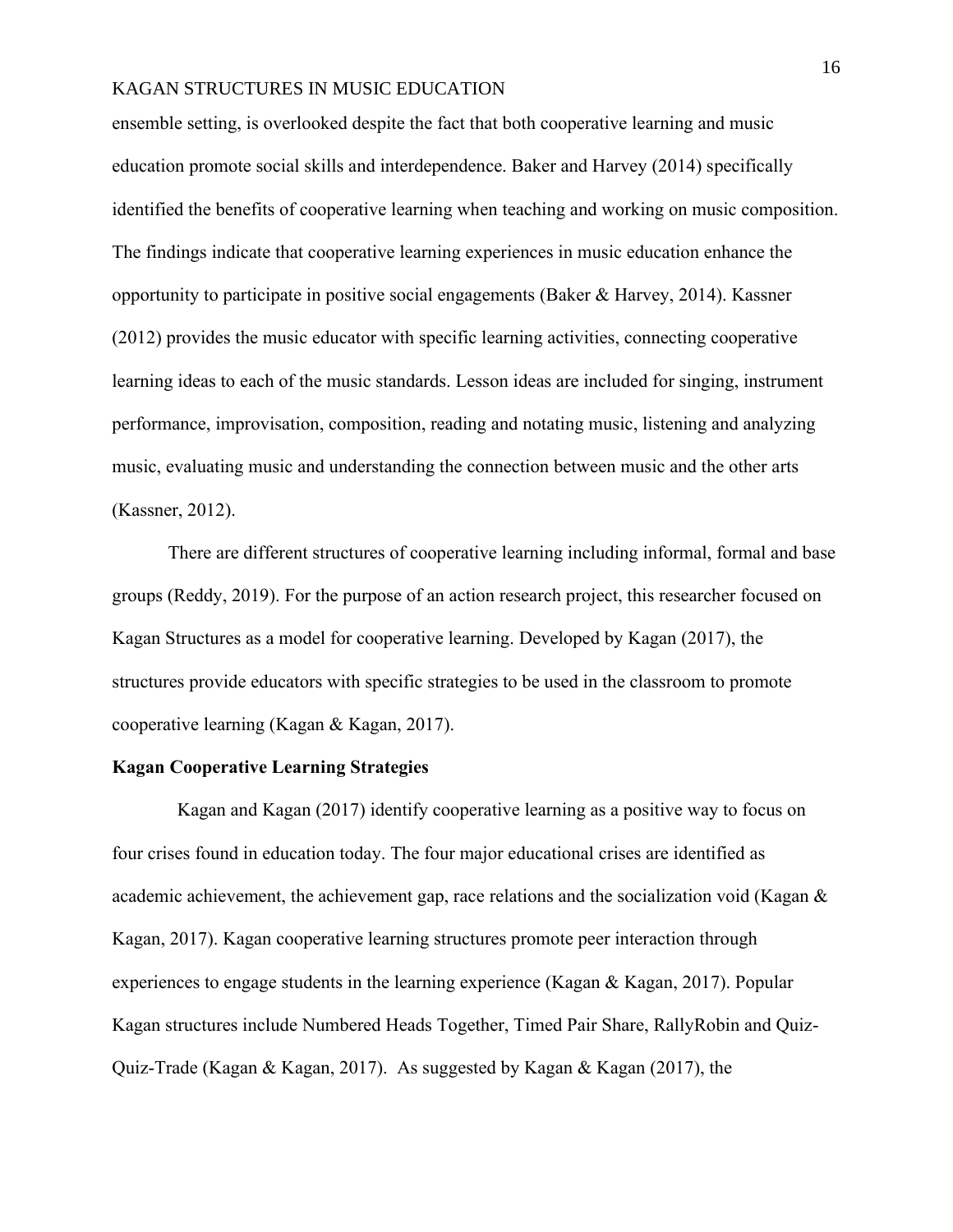implementation of the structures requires all students to be engaged in learning. Kagan structures do not contain academic content and can therefore be used to teach all subject areas (Kagan, 2017).

Katz and Brown (2011) have developed an entire book dedicated to cooperative learning in the music classroom through the use of Kagan structures. By implementing Kagan structures in the music education classroom, students have the opportunity to learn by talking with each other, thinking together, responding to high-level questions and explaining musical knowledge (Katz & Brown, 2011). Throughout the book, the authors provide structures for teaching melody, rhythm, harmony, form, tone color, texture and expression. Kagan cooperative learning activities engage all students, and enhance music learning (Brown & Katz, 2011).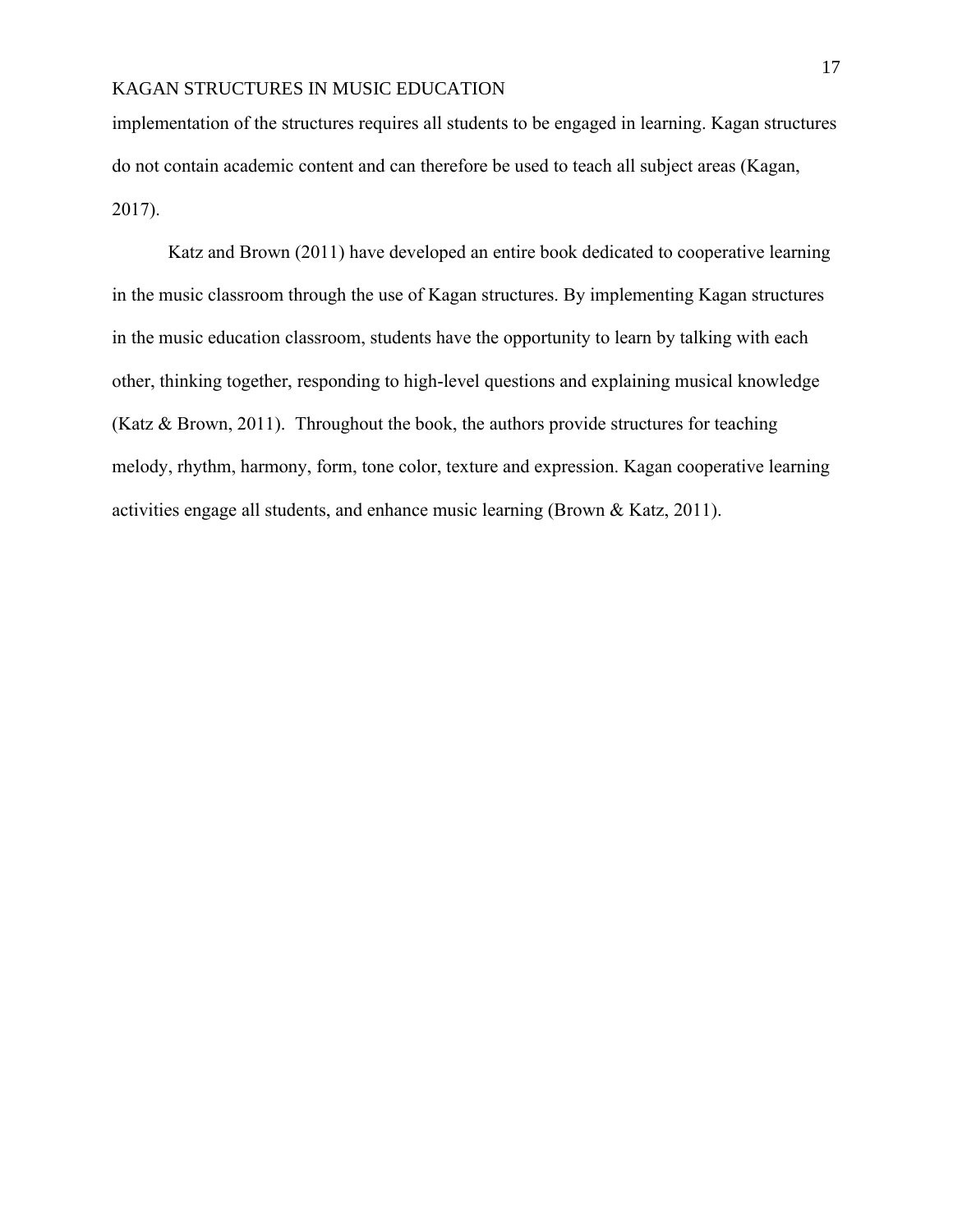#### **Methods**

## **Participants**

The participants of this action research were fourth grade students at Fairmont Elementary School (FES), a public school in southern Minnesota, during the 2019-2020 school year. There were five sections of fourth grade students who participated in the study. The action research took place in the teacher researcher's general music classroom, where students attended music class every three school days on a rotating specialist schedule. During the time frame of this action research, the specialist rotation included music, gym and art. The classes were 45 minutes in duration.

All FES 4<sup>th</sup> grade students served as participants for this research. There were 114 total participants, including 55 (48.2%) girls and 59 (51.8%) boys ranging from ages 9 to 11 years old. The majority of the students were ages nine or ten, while four students were eleven years old. The cultural demographics of the participants included 89 (78.1%) white, 22 (19.3%) Hispanic, one (0.9%) American Indian, one (0.9%) Asian/Pacific Islander and one (0.9%) Black. Of the participants, 14 students (12.3%) identified Spanish as their home language.

FES is a Title I school. According to the Minnesota Department of Education website (2019), schools that receive Title I aid must "provide all children with fair, equitable and significant educational opportunities to obtain a high-quality education and reach, at a minimum, proficiency on challenging state academic standards and assessments." Given the participants of this action research, 17 students (14.9%) received special education services and 53 (46.5%) received Title 1 services. The specific diagnosis of the population who received special education services included four students with a speech or language impairment, one mildmoderate mentally disabled, one moderate-severely mentally disabled, six with specific learning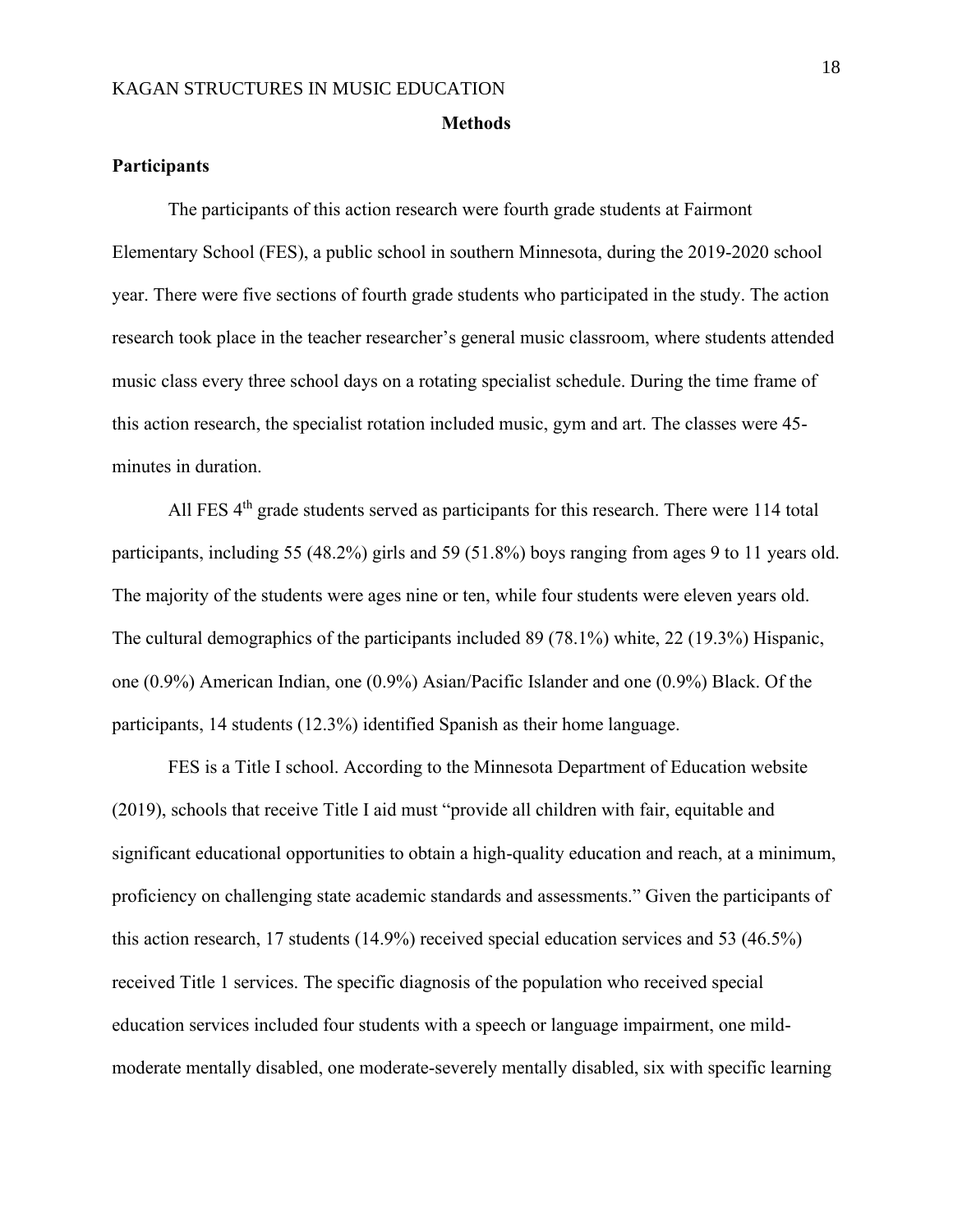disabilities, two with emotional disorders (EBD), two other health impaired and one student with Autism.

According to the Minnesota Department of Education website (2019), free or reduced lunch is available to students based on an application and criteria process. Free lunch was provided to 51 participants and reduced lunch to 16 participants, for a total of 67 (58.8%) fourth grade students who received this benefit.

## **Measures**

For this action research, a written test and a performance test were used to determine student's understanding of rhythm. The written test required students to define the music terms "beat" and "rhythm" as well as identify different notes and rests by name. Students were also required to identify the number of beats a rest or note receives. There were twelve possible points on the test. The notes and rests on the test included a quarter note, quarter rest, set of eighth notes, set of sixteenth notes and a half note. The written assessment, shown in Figure 2 was developed by the teacher-researcher.

| Define the following words: |                                           |                                              |
|-----------------------------|-------------------------------------------|----------------------------------------------|
| 1. Beat                     |                                           |                                              |
| 2. Rhythm                   |                                           |                                              |
|                             |                                           |                                              |
| Fill in the chart:          |                                           |                                              |
| <b>The Note</b>             | What is the name of this<br>note or rest? | How many beats does<br>the note or rest get? |
|                             |                                           |                                              |
|                             |                                           |                                              |
| 玩玩                          |                                           |                                              |
|                             |                                           |                                              |
| ≴                           |                                           |                                              |

*Figure* 2. Written rhythm assessment developed by the action researcher.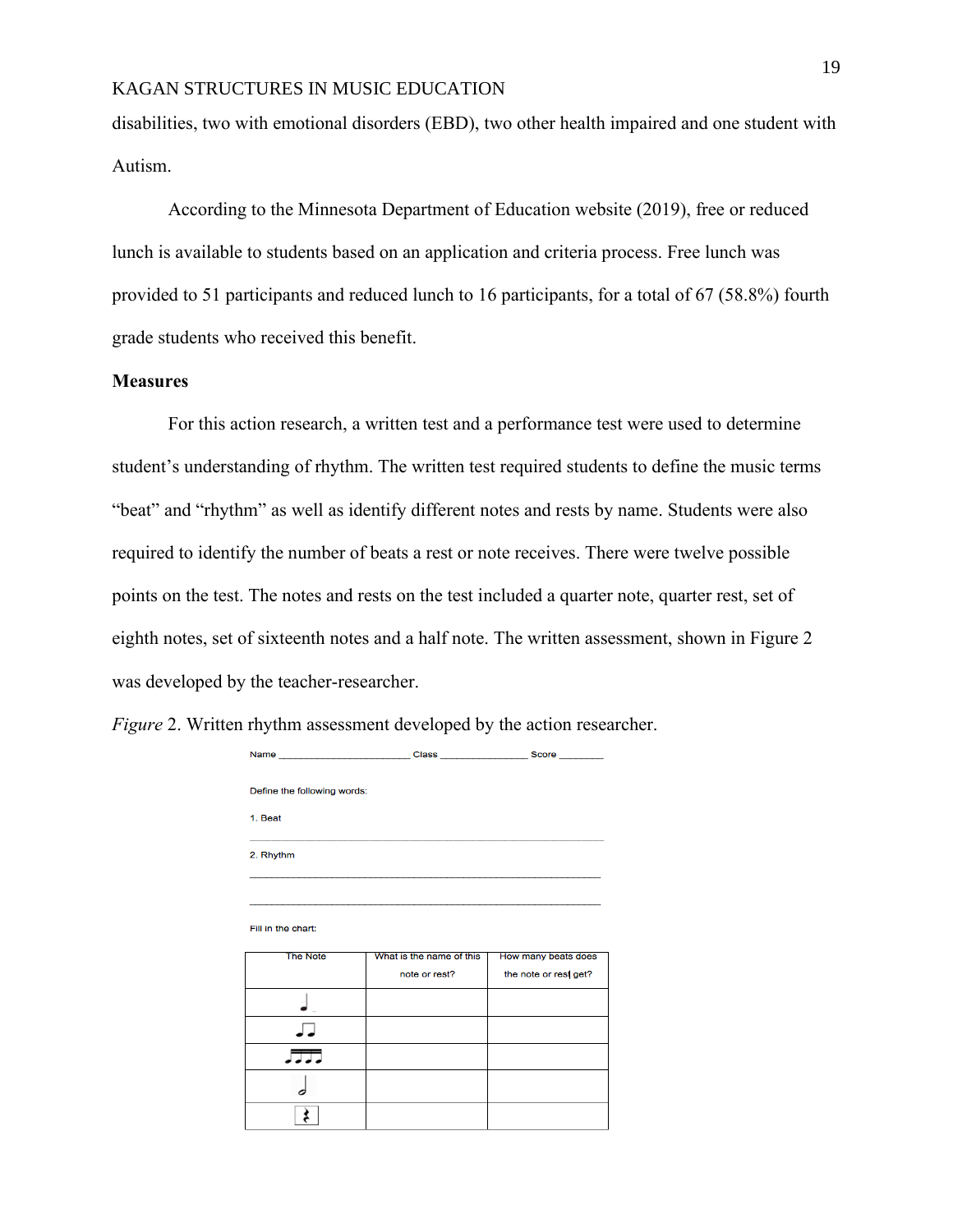The second test was a rhythm performance test. This test consisted of nine different fourbeat rhythm patterns combining the notes and rests from the written exam. Students were instructed to clap and say the rhythm out loud using rhythm syllables. In the teacher researchers classroom, rhythm is taught using syllables. A quarter note is performed with one clap and saying the syllable "ta." A set of two eighth notes is performed by clapping twice on one beat while saying "ti-ti." A set of four sixteenth notes is performed by clapping four times on the beat and saying the syllables "ti-ki-ti-ki." A half note is one clap held over two beats using the syllable "ta-ah." A quarter rest receives one beat of silence and students open their hands indicating no sound. The nine rhythms used for the performance test were taken from "Tikatika ta titi too & (rest) rhythm assessment with rubric" by Britt's Music Education Store found on the Teachers Pay Teachers website (2019). The rhythms used for the test can be found in Figure 1. For a rhythm to be counted as correct, the students had to maintain a steady beat, clap the rhythm and say the rhythm syllables out loud. Students received one point if all criteria were met, or zero points if at least one element was lacking.

*Figure* 1. Rhythms for the written performance test, adapted from "Tikatika ta titi too & (rest) rhythm assessment with rubric" by Britt's Music Education Store.

| ≴ لے<br>J                   | ا <del>س</del> تر ا                                                                                                                                   |
|-----------------------------|-------------------------------------------------------------------------------------------------------------------------------------------------------|
| ر תנה                       | 流兵流す                                                                                                                                                  |
| .                           | $\overline{a}$                                                                                                                                        |
| ار <del>برری</del> ر<br>- 1 | $\pi\pi$ , $\pi$                                                                                                                                      |
| 异 康 。                       | Rhythms taken from "tikatika ta titi too &<br>(rest) rhythm assessment with Rubric"<br>By Britt's Music Education Store on<br>teacherspayteachers.com |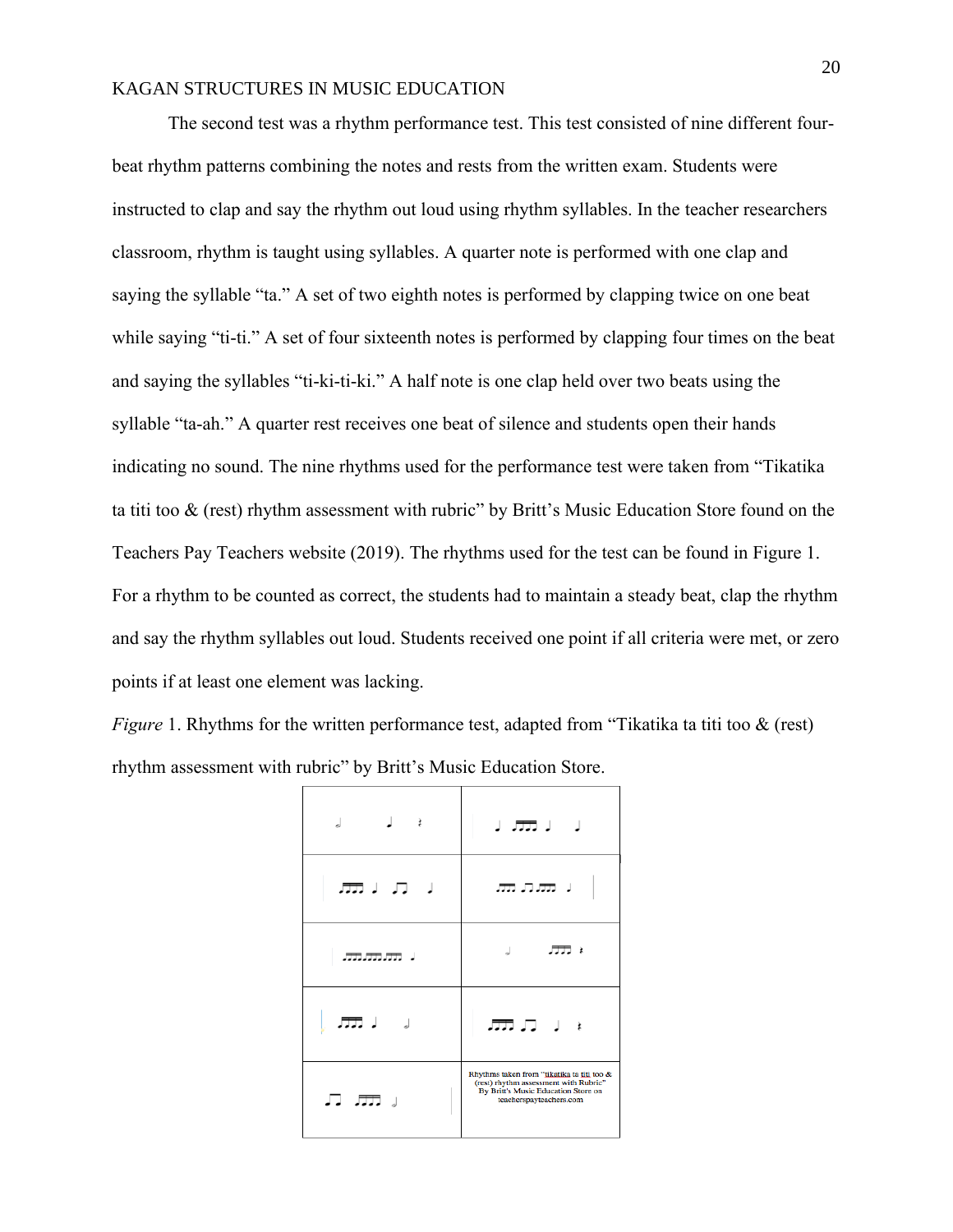#### **Procedures**

Given the five sections of fourth grade classes that participated in this action research, the researcher split the grade level into two groups. Three classes (69 students) were randomly assigned to the treatment group and two sections (45 students) served as the control group. Classes in the treatment group engaged in Kagan Strategies to promote cooperative learning, as opposed to the classes in the control group, which did not participate in cooperative learning structures.

During the first week of the 2019-2020 school year, fourth grade students at FES were given the two tests to determine baseline data of their understanding and knowledge of rhythm. The first test administered was a written test. This was a paper and pencil test completed by each individual student and created by this teacher researcher. The purpose of the test was to determine if students could identify the name of a note or rest and identify the number of beats it receives. The notes and rests presented on the test included a quarter note, set of eighth notes, set of sixteenth notes, half note and quarter rest. Students were also asked to define the music terms "beat" and "rhythm". There were twelve possible points on the written test. Verbal instructions regarding test expectations were given to the students prior to the exam. No information regarding rhythm was stated. Students were given as much time as they needed to complete the written rhythm test during the 45-minute class period.

During the next music class, each student was required to perform the nine rhythm patterns from the performance test for this teacher. Each student performed individually while being called to the teacher's desk away from other students. The verbal instructions provided to each student were to clap and say the rhythm. Within the first two weeks of the school year, all participants had completed both pre-tests.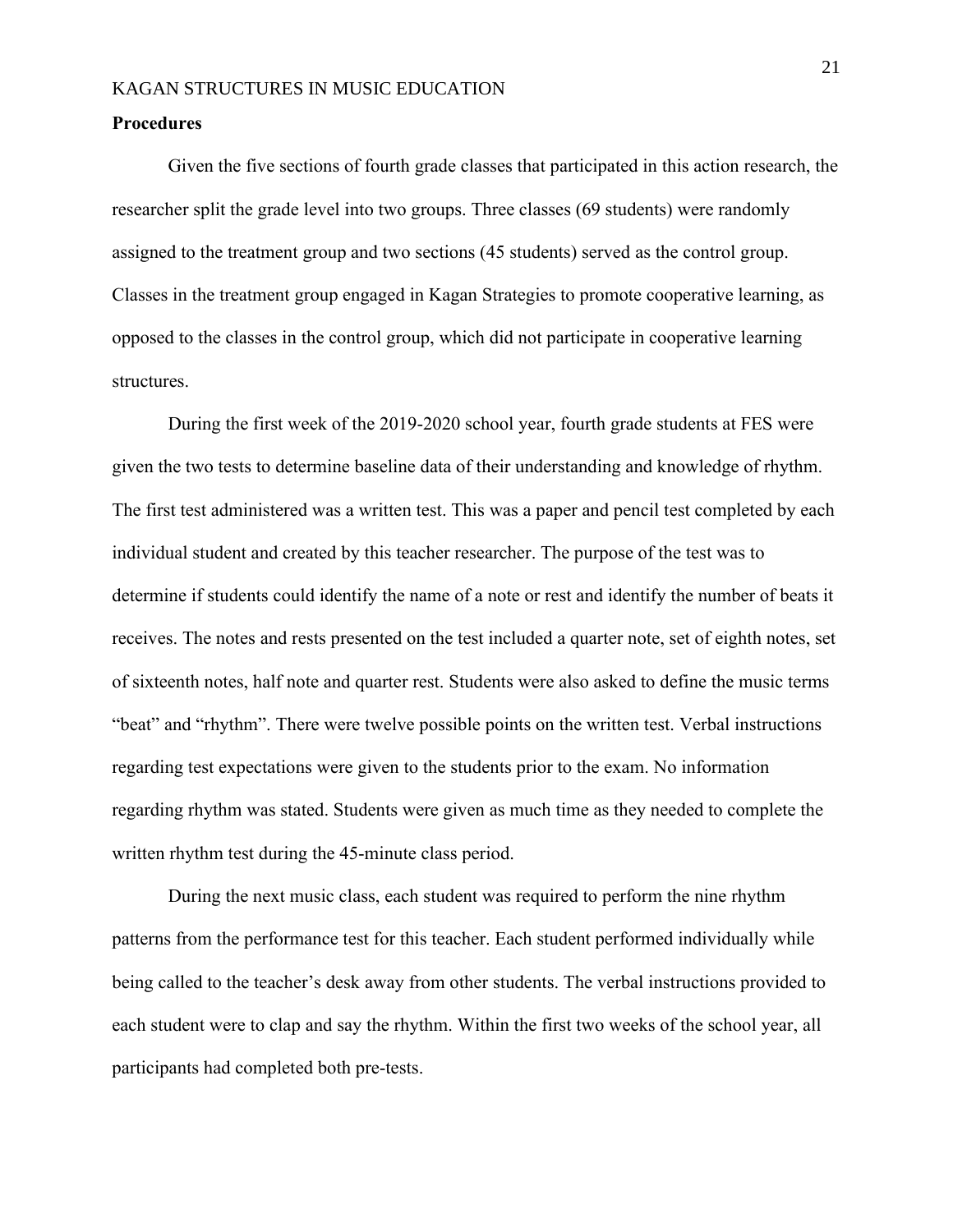After the pre-tests (shown in Figure 1 and Figure 2) were administered, the teacher researcher spent three weeks teaching fourth grade students about rhythm. Students in both groups completed the same lessons and activities. The difference was that the treatment group used Kagan Structures to promote cooperative learning. The following Kagan Structures were implemented over the duration of the teaching cycle of this action research as cooperative learning structures: Quiz Quiz Trade, Match Mine, Stand Up Hand Up Pair Up, Round Table Consensus and Fan-N-Pick. Activities using Kagan Structures for teaching rhythm in music education were utilized from Brown and Katz (2012) and Katz and Brown (2011).

This teacher researcher had not used Kagan structures in the past, so all structures were taught and modeled to the students by the teacher. Teachers at Fairmont Elementary School have received training in Kagan strategies. After the training, administration expected all teachers to implement the strategies in the classroom. However, the extent to which they were used in the general education classrooms was unknown to the researcher. Therefore, all structures were demonstrated and explained as if no students in the classroom had ever participated in the strategies.

All testing and instruction took place during music class time. Data that was collected from the pre and post-tests were compiled and stored in an Excel document. The purpose of this action research was to determine if the use of cooperative learning, specifically Kagan structures, would increase students' understanding and performance of rhythm. Pre and post-tests from the control and treatment groups were analyzed to determine student growth in rhythm.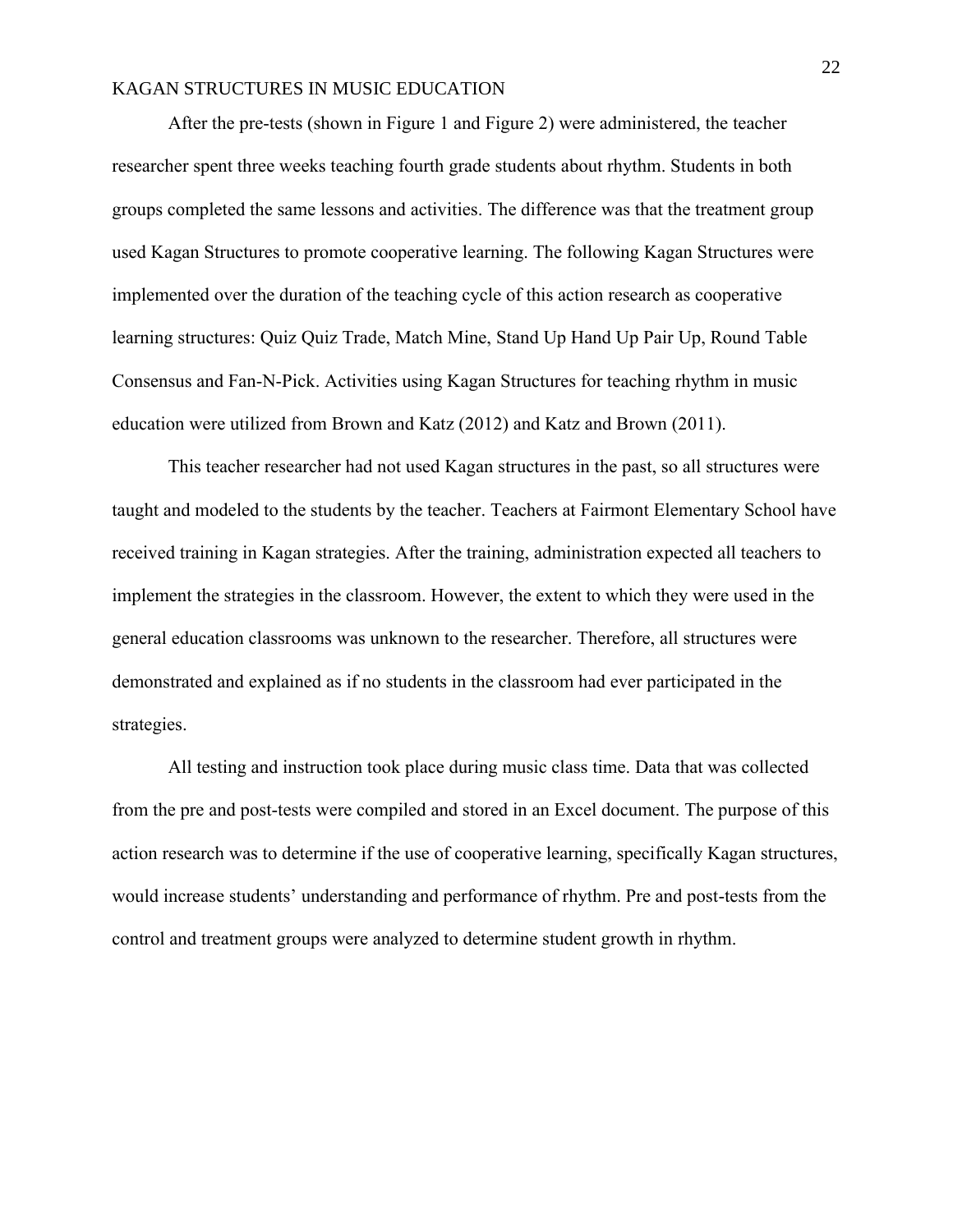#### **Results**

In order to answer the initial research question, "Does the use of cooperative learning enhance student's understanding of rhythm?" the researcher determined the student's baseline knowledge of rhythm through the use of two pre-tests, a written test and a performance test. After students participated in four general music classes to learn about rhythm, the same written and performance tests were administered to determine growth. Data was analyzed to determine the means and standard deviations of each test. Results were compared to discover if either group significantly showed more understanding of rhythm, both on the written exam as well as the performance assessment.

Pre-test scores were analyzed to determine if the control and treatment groups began with the same rhythmic knowledge. This was determined by comparing the treatment group pre-test mean scores with the control group pre-test mean scores. A independent groups *t* test analysis revealed that there was not a statistically significance difference in control group written rhythm  $(M = 1.13, SD = 1.17, n = 45)$ , as compared to the treatment groups written rhythm scores  $(M = 1.13, SD = 1.17, n = 45)$ 1.58,  $SD = 1.48$ ,  $n = 69$ ) at the beginning of the research with moderate effect size,  $t(114) = -$ 1.52,  $p \le 0.05$ ,  $d = 0.33$ . On average there was a 0.45 point difference between groups. Groups were not identical, but within a range that would be expected to typical variability. Pre-test performance scores were also compared and revealed that there was not a statistically significance difference in control group rhythm performance  $(M = 0.11, SD = .06, n = 45)$ , as compared to the treatment groups rhythm performance scores ( $M = 0.01$ ,  $SD = 0.12$ ,  $n = 69$ ) at the beginning of the research with weak effect size,  $t(114) = 1.04$ ,  $p > .05$ ,  $d = 0.99$ . On average there was a 0.1 point difference between groups. The comparison indicates that the groups were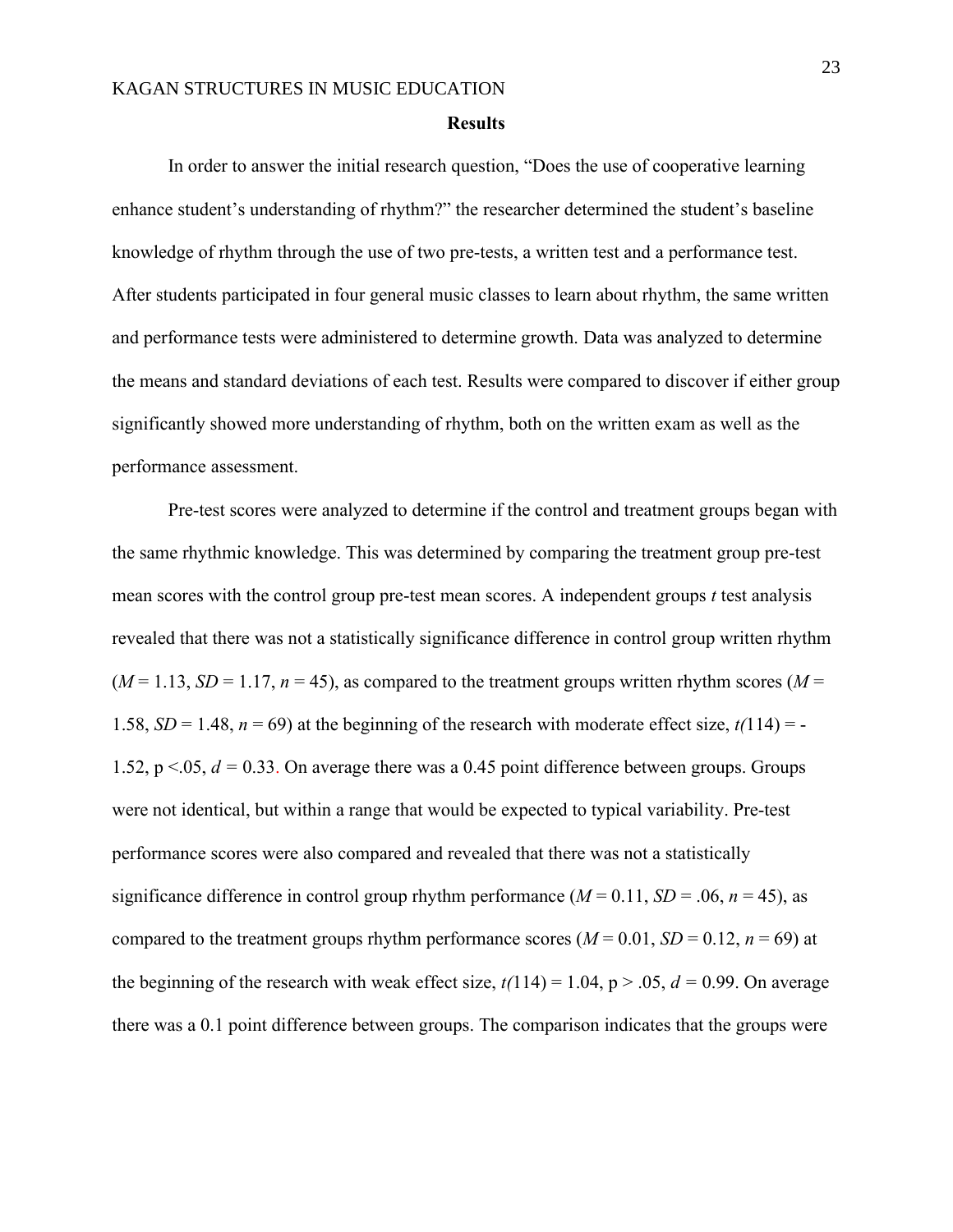not identical with their beginning rhythm performance skills, but within a range that would be expected due to typical variability.

The control group increased rhythmic knowledge on the written and performance rhythm tests. A dependent groups *t test* analysis revealed that there was a statistically significant difference in pre-test scores of the control group on written rhythm skills ( $M = 1.13$ ,  $SD = 1.17$ , *n*  $= 45$ ) compared to the post-test written rhythm skills exam ( $M = 8.32$ ,  $SD = 3.44$ ,  $n = 45$ ) following rhythm instruction with strong effect size,  $t(45) = -13.25$ ,  $p < .05$ ,  $d = 2.79$ . On average there was a 7.19 point increase of the control group on the written rhythm test. A dependent groups *t test* analysis revealed that there was also statistically significant difference in the control groups pre-test scores of performance rhythm skills  $(M = 0.11, SD = 0.61, n = 45)$ compared to control group performance post-test scores ( $M = 6.09$ ,  $SD = 3.37$ ,  $n = 45$ ) following rhythm instruction with strong effect size,  $t(45) = -11.69$ ,  $p < .05$ ,  $d = 2.46$ . On average there was a 5.98 point increase of the control groups performance test. The growth shown in both the written and performance tests for the control group would not be expected by chance alone.

The treatment group (Kagan Structures), showed growth on both the written and performance rhythm exams. A dependent groups *t test* revealed that there was significantly significant difference in pre-test scores of written rhythm skills (*M = 1.58, DS = 1.49,* n = 69) as compared to post-test written rhythm scores ( $M = 9.47$ ,  $SD = 2.84$ ,  $n = 69$ ) following rhythm instruction with strong effect size  $t(69) = -20.43$ ,  $p < .05$ ,  $d = 3.47$ . A dependent groups *t* test revealed that there was statistically significant difference in pre-test score on rhythm performance  $(M = 0.01, SD = 0.12, n = 69)$ , as compared to post-test scores on rhythm performance ( $M = 6.85$ ,  $SD = 2.99$ ,  $n = 69$ ) following rhythm instruction with strong effect size,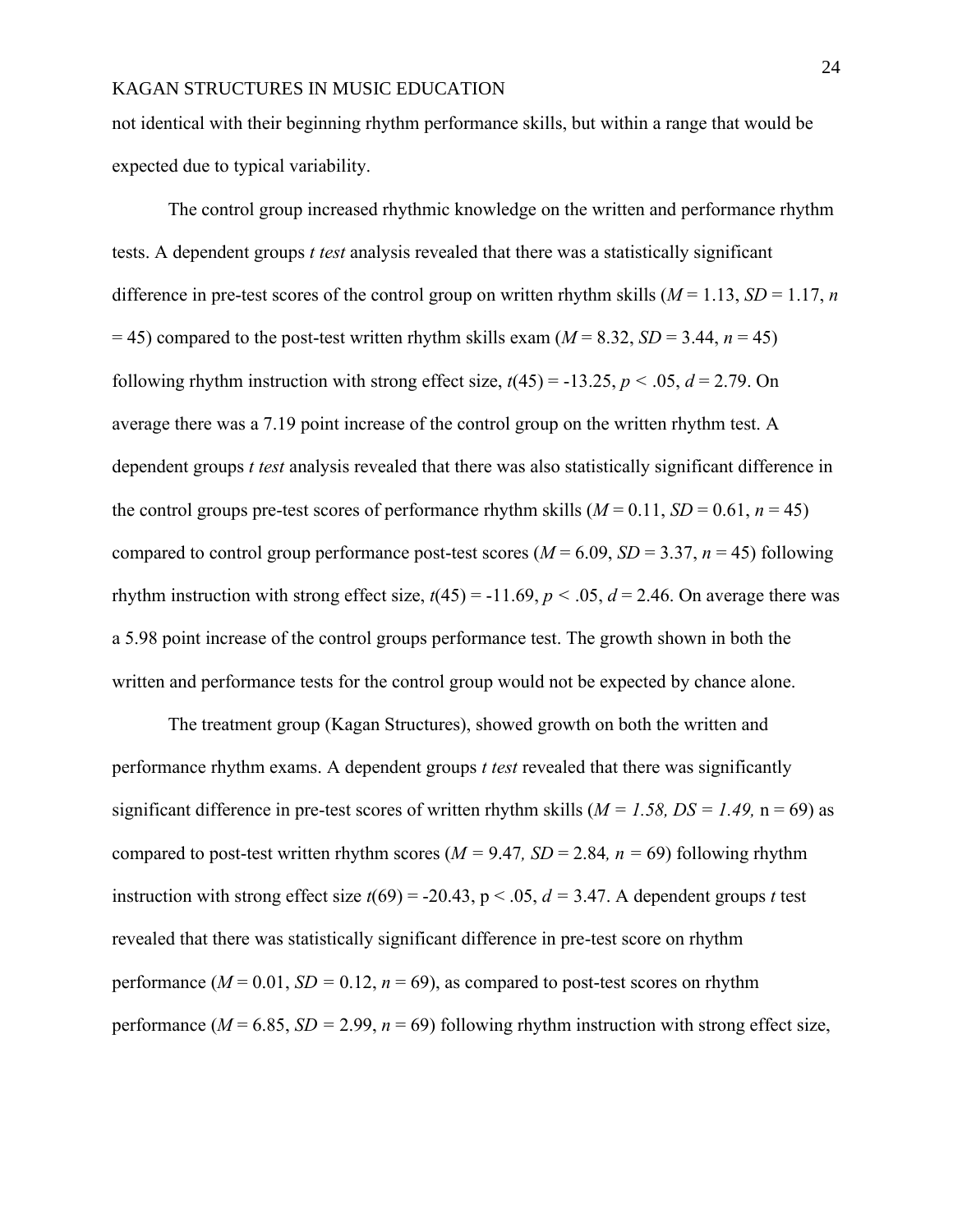$t(69) = -18.93$ ,  $p < .05$ ,  $d = 3.23$ . On average there was a 6.08 point increase on the treatment groups rhythm performance tests.

A final comparison was conducted to compare the growth of both the control and treatment groups in both written and performance rhythm skills. A *t* test analysis revealed that there was statistically significant difference in post-test scores of written rhythm skills of the control group ( $M = 8.32$ ,  $SD = 3.44$ ,  $n = 45$ ), as compared to post-test scores of the treatment group ( $M = 9.47$ ,  $SD = 2.84$ ,  $n = 69$ ) after rhythm instruction with weak effect size,  $t(114) = 1.87$ ,  $p < .05$ ,  $d = 0.36$ . On average there was a 1.15 point difference between groups. This data supports the conclusion that the use of Kagan Structures was effective in student's learning of rhythm as assessed on a written exam.

An independent *t* test revealed that there was not a statistically significant difference in post-test scores of performance rhythm skills of the control group ( $M = 6.09$ ,  $SD = 3.37$ ,  $n = 45$ ), as compared to the post-test performance scores of the treatment group ( $M = 6.85$ ,  $SD = 2.99$ ,  $n =$ 69) after rhythm instruction with weak effect size,  $t(114) = -1.23$ ,  $p > 0.05$ ,  $d = 0.24$ . On average there was a 0.76 point difference between groups. This data is not statistically significant. Therefore, the use of Kagan Structures did not make a difference in student's performance of rhythm skills.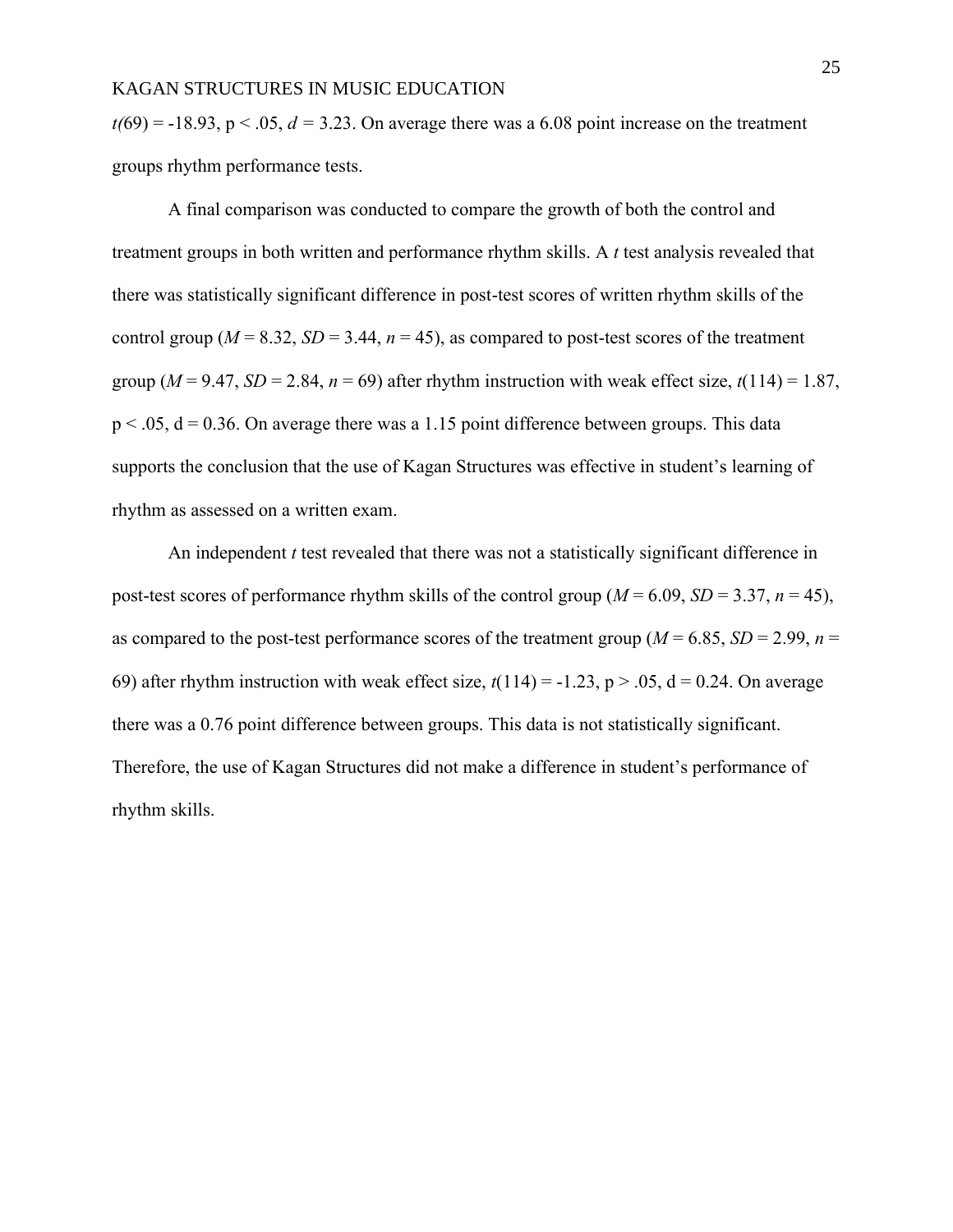#### **Discussion**

#### **Summary of Major Findings**

The initial question for this action research was to discover if the use of cooperative learning, specifically Kagan Structures, increased rhythmic knowledge and understanding of general music students. The growth shown on the written test for both the control and treatment groups was statistically significant. The written test used to assess rhythm was worth a total of 12 points. The control group scored with a mean score of 1.13 (9.44%). On the written post-test, the control group scored with a mean score of 8.32 (69.32%). Thus, showing overall growth of 59.88%. On the written pre-test, the treatment group scored with a mean of 1.58 (13.16%), with post-test mean scores of 9.47 (78.92%). Thus, showing an overall growth of 65.76%. The treatment group grew 5.88% more than the control group on the written test. The *t-test* comparing post-test written scores of the control and treatment groups indicated that the growth was statistically significant because this much difference would only occur due to chance variation about 3.26% of the time. Therefor, supporting the conclusion that the treatment was effective.

The second test was the performance test, worth a total of nine points. The control group scored with a mean score of  $0.11$  (1.23%) on the performance pre-test while the treatment group scored with a mean of 0.1 (0.16%). Grading of the post-tests indicated that the mean score of the control group performance test was 6.09 (68.68%) and the treatment group scored with a mean of 6.85 (76.14%). Both groups increased their scores on the performance exam, with the treatment group showing 7.46% more growth. However, the *t*-test comparing the post-test scores of the control and treatment group indicated that this is not statistically significant because this much difference would likely occur due to chance variation about 11% of the time. The

26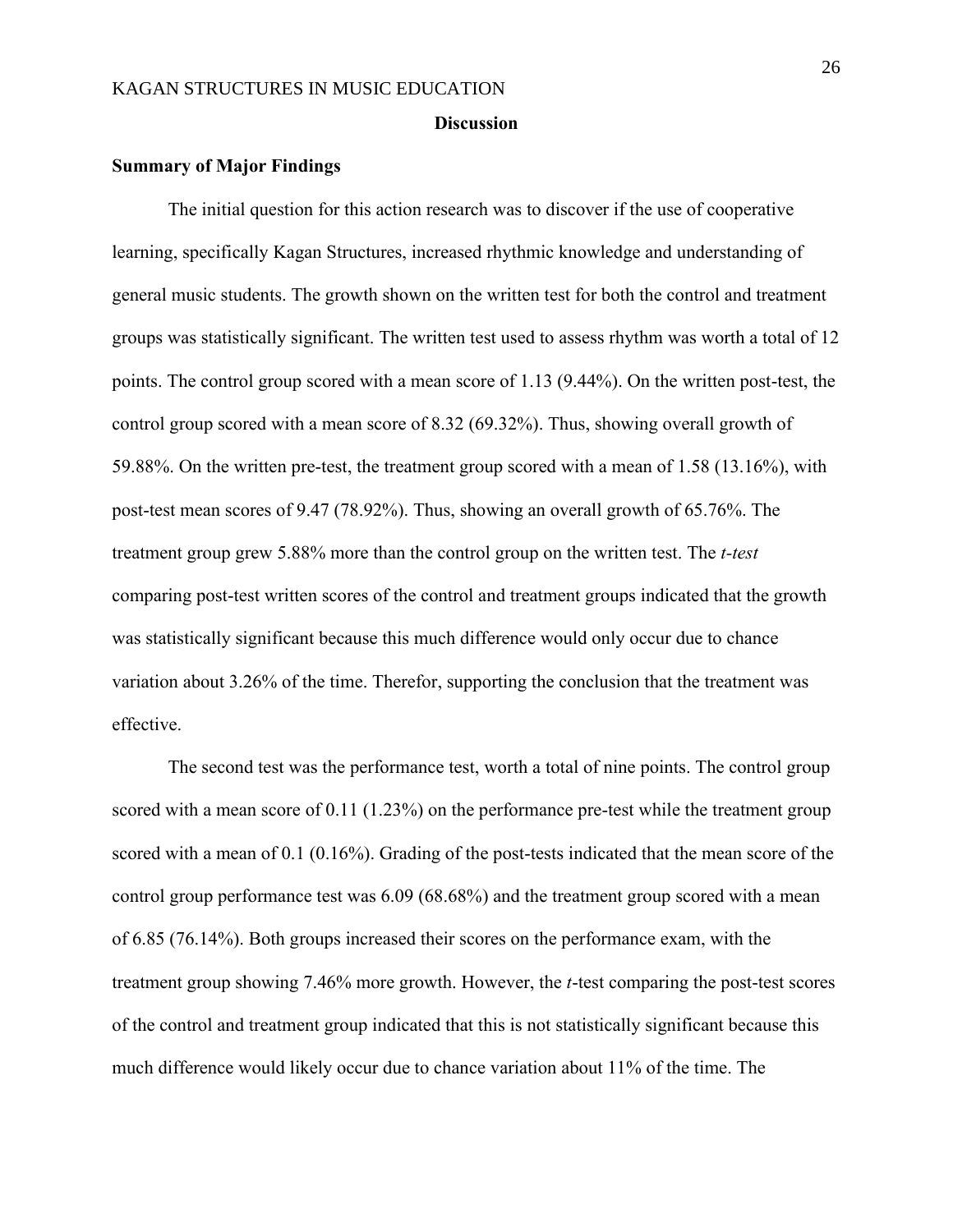statistical evidence does not support the hypothesis that the treatment, use of Kagan Structures, made a difference in rhythm performance.

There were 45 students in the control group. These students did not participate in cooperative learning activities to enhance rhythm skills. In the control group there were three students (6.6% of the control group population) who showed no growth on the written test. Of these students, one received special education services and one was an English Language Learner. In the same group, there were three students (6.6% of the control group population) who showed no growth on the performance test. One of those students received special education services and one was an English Language Learner. In addition, there was one student in the control group who showed no growth on both the written and performance tests. This student received special education services.

There were 69 students in the treatment group, which participated in Kagan Structures to enhance rhythm skills. In the treatment group, there was one student (1.4% of the treatment group population) who showed no growth on the written exam. In the same group there was one student (1.4% of the treatment group population) who showed no growth on the performance exam; this student received special education services. In addition, there was one student (1.4% of the treatment group population) who showed no growth on both tests; this student also received special education services. One student (1.4% of the treatment group population) in the treatment group showed a decline in score on the written test. The comparison of students showing no growth indicates there were more students in the control group who did not improve their rhythm skills over the duration of the action research.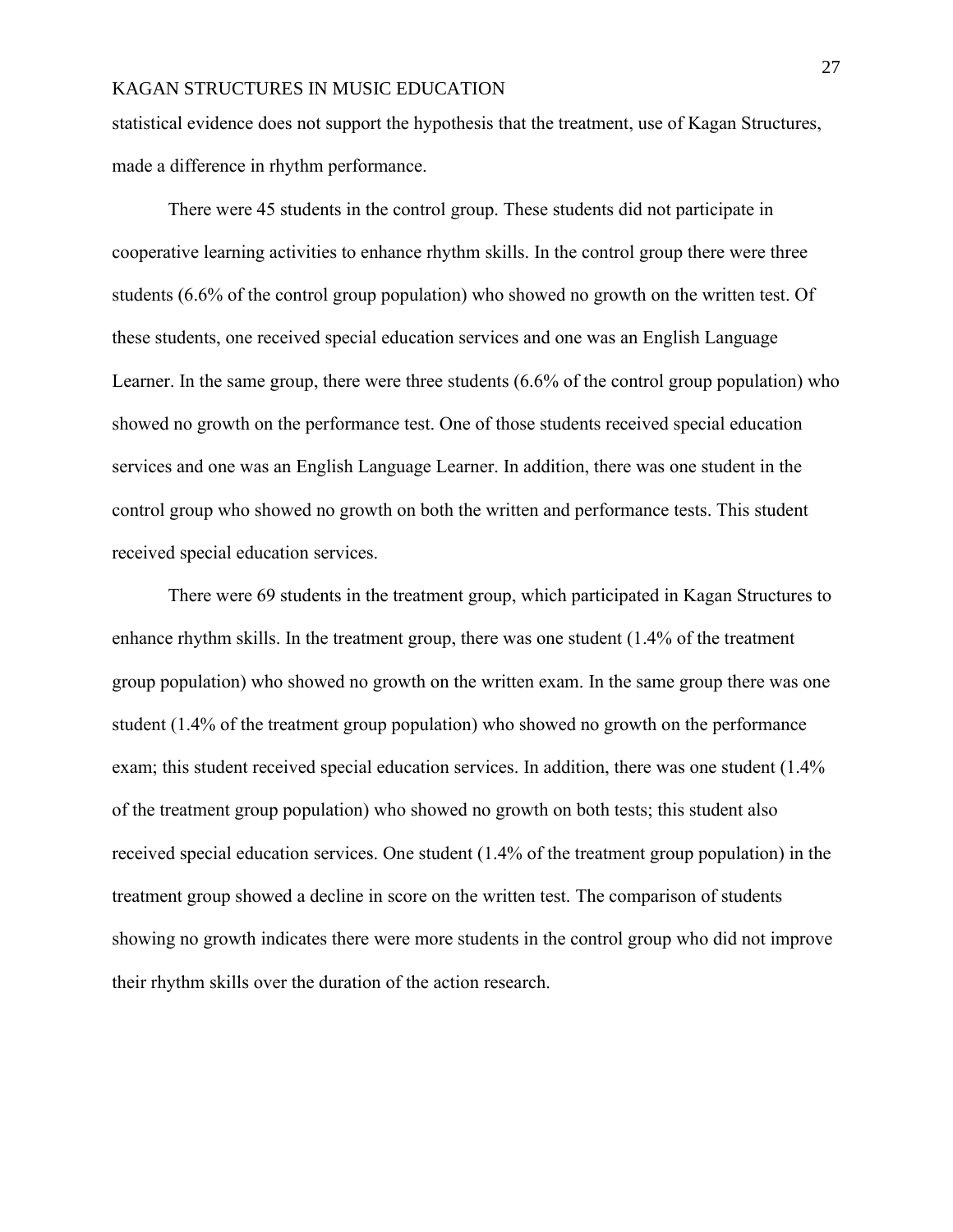#### **Limitations of the Study**

There are different suggestions for group or team formations in cooperative learning (Kagan & Kagan, 2017). One suggestion is to use teams, in which the same group of students are combined and used over a length of time in order to promote team identity, acceptance and support (Kagan & Kagan, 2017). The other suggestion is groups, which do not have an identity, change frequently and can be assigned at random (Kagan & Kagan, 2017). For this action research, students were randomly assigned groups by this teacher researcher. The group formation was different for each class period and cooperative learning activity utilized during the study. However, "shoulder partners" remained the same over the course of the action research study. Shoulder partners were used for discussions or answering questions during large group instruction. When teams are formed, usually in quadrants, Kagan  $\&$  Kagan (2017) suggest pairing a high level student with a low and two from the middle. For continued use of Kagan structures after the completion of this action research, the teacher researcher used the post-test data from this study to form sustained teams in the music classroom following Kagan & Kagan's (2017) suggestions for group configuration.

 For successful cooperative learning, Kagan & Kagan (2017) also suggest that educators incorporate teambuilding activities into weekly schedules to promote support, trust and excitement among classmates. It is suggested that teambuilding activities occur about twice a week (Kagan & Kagan, 2017). Teambuilding activities do not contain academic content, but are completed using Kagan structures. This action research took place in a music classroom where the teacher saw the participants every three school days. Therefore, there were weeks when certain classes only attended music class one day on a given week. Due to the rotating schedule structure and the timeline of the research, teambuilding activities were not used.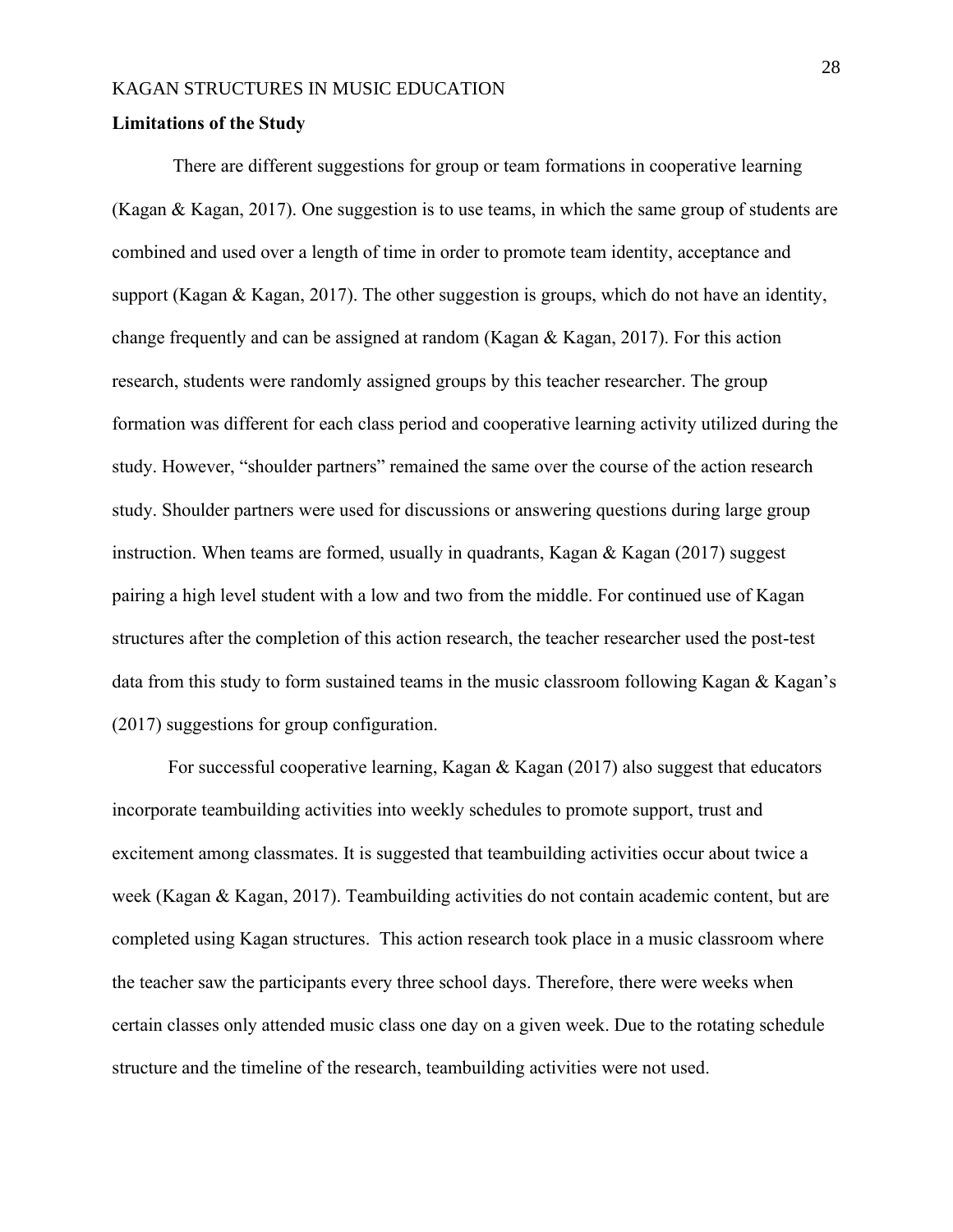This teacher researcher created the written test used in this action research. Therefor, there was no proof of validity or reliability. The performance test was adapted from a resource found on the Teachers Pay Teachers website (2019). When this teacher researcher graded the performance assessment, students either performed the rhythm correctly, receiving one point, or incorrectly, and received zero points. To receive one point for a performance rhythm (with a total of nine rhythm patterns and points possible), students had to say the rhythm correctly using rhythm syllables, clap the rhythm correctly and maintain a steady beat. This teacher researcher, however, observed students being able to perform one element of the performance test, but not all three. Even though part of the rhythm performance was present, no points were assigned. With performance being part of the music standards, this researcher believed it was important for students to demonstrate their ability to perform rhythm patterns as part of their understanding of rhythm. In hindsight, this teacher researcher would re-evaluate scoring process of the performance test and create a rubric, giving points to students when one element of the performance test was met. While preparing to conduct the action research, this teacher researcher could not find a suitable performance test for the population used in the study, which is why the performance test was adapted from another resource. There were similar difficulties when selecting a resource for the written test.

The final limitation of this study the researcher would address is the essence of time. Students received only five instructional lessons on rhythm before having to complete the posttest. Scores from the pretest indicated that students had very minimal rhythmic knowledge before participating in the presented action research. This researcher would be interested in continuing to teach the fourth grade music class using Kagan structures and retest the participants toward the end of the school year. Rhythm is a skill that takes repetition and practice. Although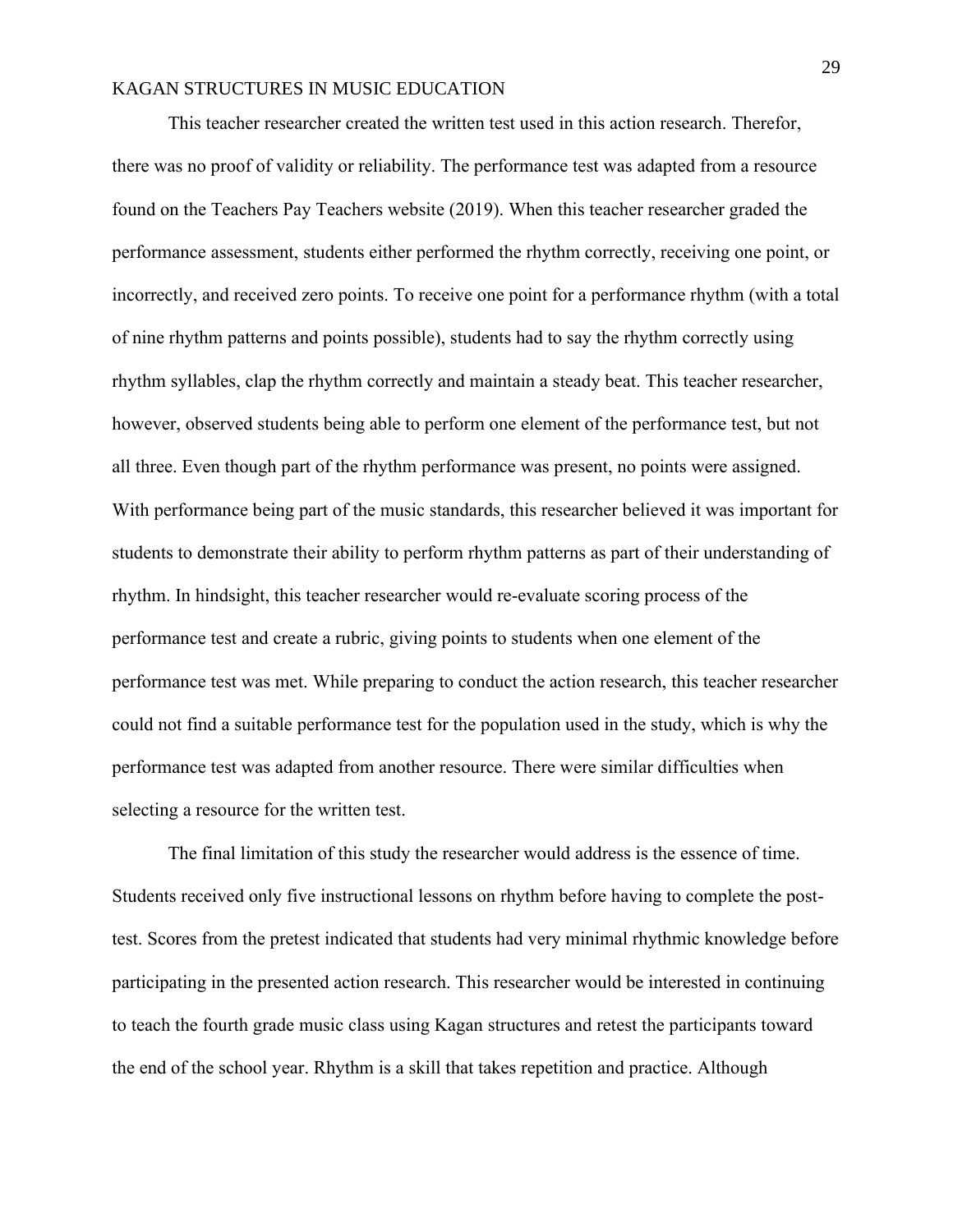participants in this action research showed growth, there is continued work to be done to reach a level of mastery.

#### **Further Study**

Rhythm is one foundational skill in music education, which was the element used for this action research. It would be this teacher researchers suggestion that the use of cooperative learning, specifically Kagan structures, continues to be researched in music education. Further research could examine cooperative learning in the general music classroom to teach other musical concepts. Cooperative learning strategies should also be used to promote music performance in ensemble settings such as band, orchestra and choir. Although the results from this action research indicated that there was no significant difference between the treatment and control group on the performance test, the use of cooperative learning still indicated student growth higher than the control group. It would be interesting to have an extended timeline and discover how cooperative learning structures could be beneficial in music performance and the classroom.

For this action research, quantitative data was collected and analyzed. Given the benefits on academic achievements with the use of cooperative learning, further research could explore teacher's feelings and opinions through qualitative classroom observations. Student engagement levels, peer relationships and values of learning could also be examined. Data from this action research indicated that Kagan Strategies significantly increased student understanding of rhythm as assessed by a written exam. However, there was no significant difference between treatment and control groups on performance growth. This teacher researcher enjoyed teaching the classes with the use of cooperative learning strategies as students engaged and interacted in a positive manner. This was an enlightening observation that could potentially impact the climate and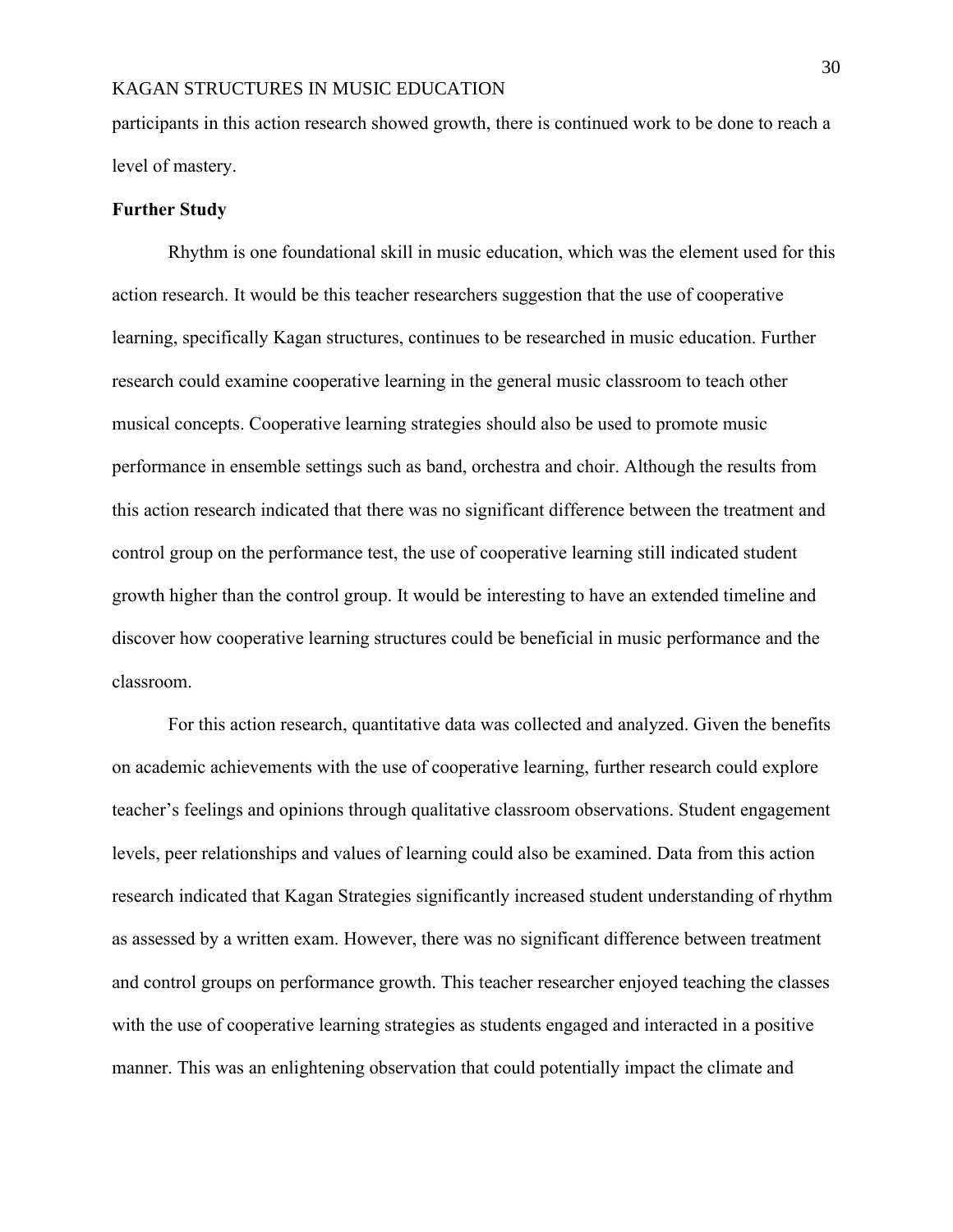dynamic of a learning environment. It should never be assumed that students have the proper social skills to develop positive peer relationships, cooperative learning structures help develop those skills which are essential for life beyond school years.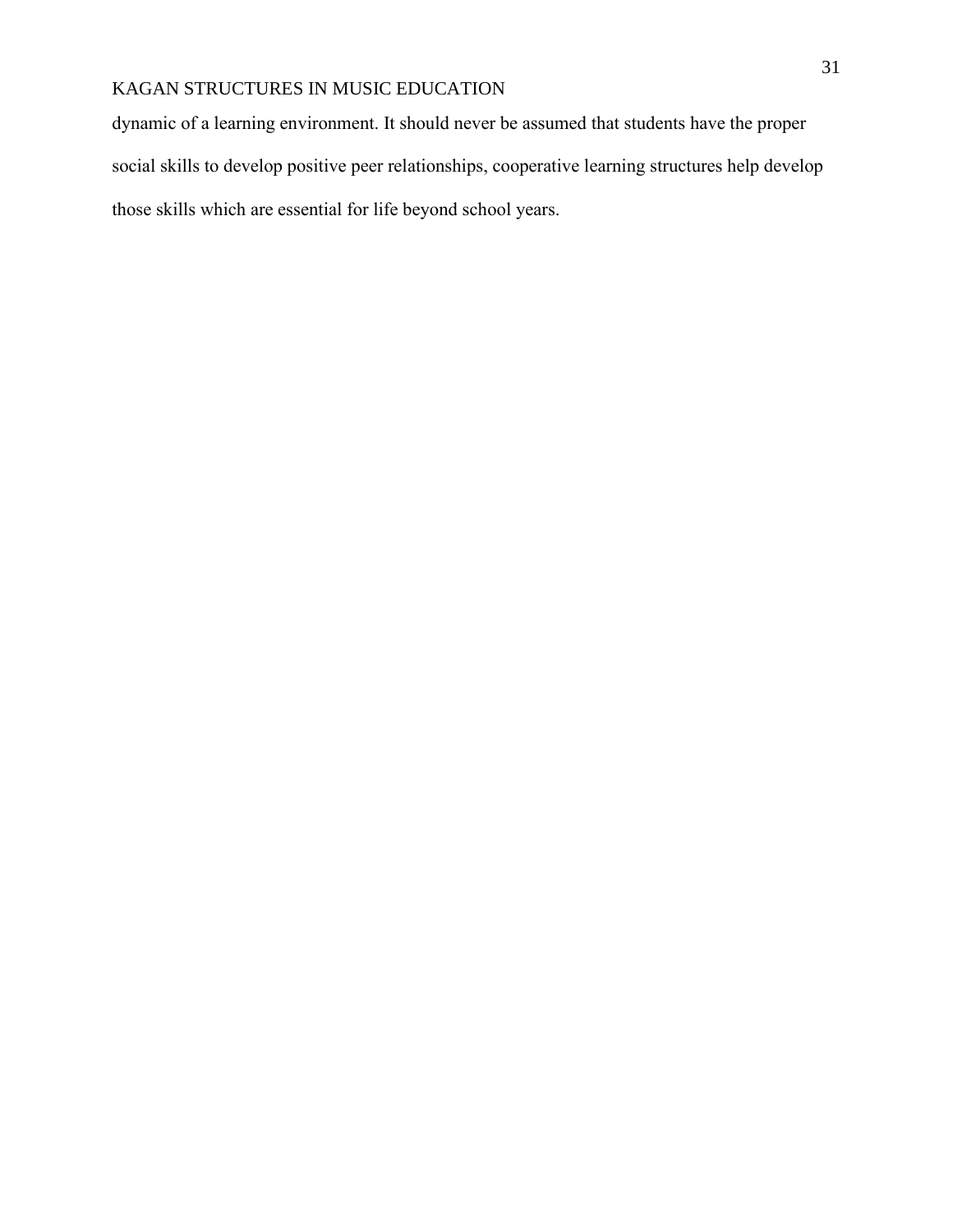#### **Conclusion**

There are many benefits of cooperative learning, including both academic and nonacademic skills (Baker & Harvey, 2014; Battistich, Solomon, & Dulucci, 1993; Cooper, 1995; Dean, Hubbel, Pitler, & Stone, 2012). Cooperative learning involves the use of specific structures, making the teaching strategy different from group work (Dean, Hubbell, Pitler & Stone, 2012; Dyson & Rubin, 2003; Koutselini, 2008/2009; Whitener, 2014). Kagan (Kagan & Kagan, 2017) has developed a set of cooperative learning structures that do not contain academic content. Kagan suggests the structures can be used in all academic areas. Past stuies have shown that the use of cooperative learning enhances academic acheivement (Battistich et al., 1993; Egger, 2019; Koutselini, 2008/2009). Wondering about the benefits of cooperative learning in the general music classroom, this teacher researcher began with the research question, "Does the use of cooperative learning strategies promote rhythm skills and understanding in music education?" The use of Kagan structures was used to teach rhythm to fourth grade music students participating in the action research.

The results of this action research determined that the use of Kagan structures did promote greater acheivement in rhythm, compared to participants who did not participate in cooperative learning structures. Rhythm was assessed using both a written exam as well as a performance test. Results indicated that there was a statistically significant difference in rhythm skills using Kagan structures on the written test, but no statistical difference on the performance assessment.

Data from this action research and the information presented in the literature review supports the hypothesis that the use of cooperative learning supports academic achievement. Rhythm is one element of music education and the generalized statement that cooperative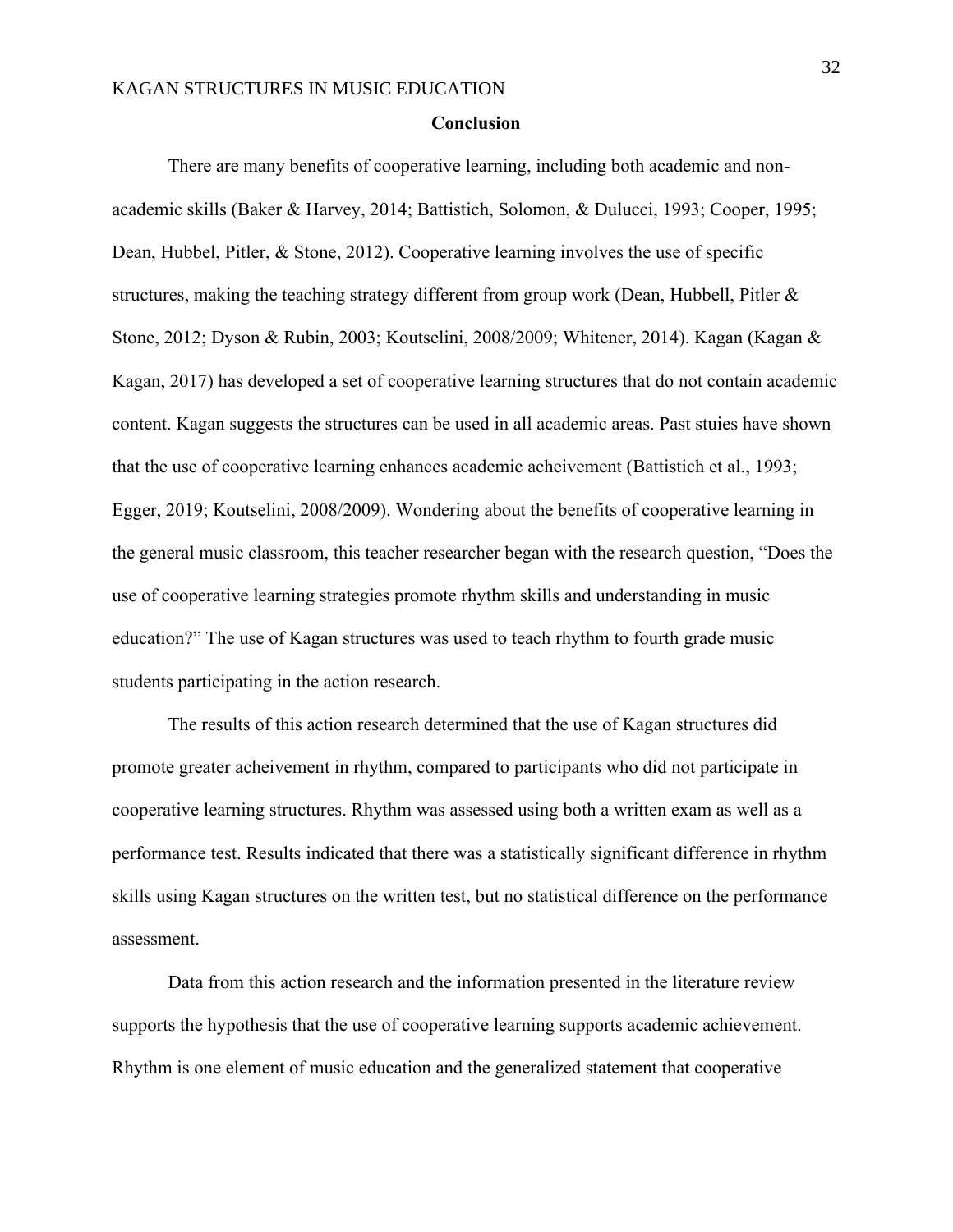learning structures promote music achievement should not be assumed. Instead, music educators should continue to utilize cooperative learning structures in the music classroom to teach a variety of skills. Using cooperative learning structures in the music education classroom is not the traditional method for teaching music. However, the benefits of music education combined with the benefits of cooperative learning, provides the opportunity for students to succeed beyond the walls of the classroom.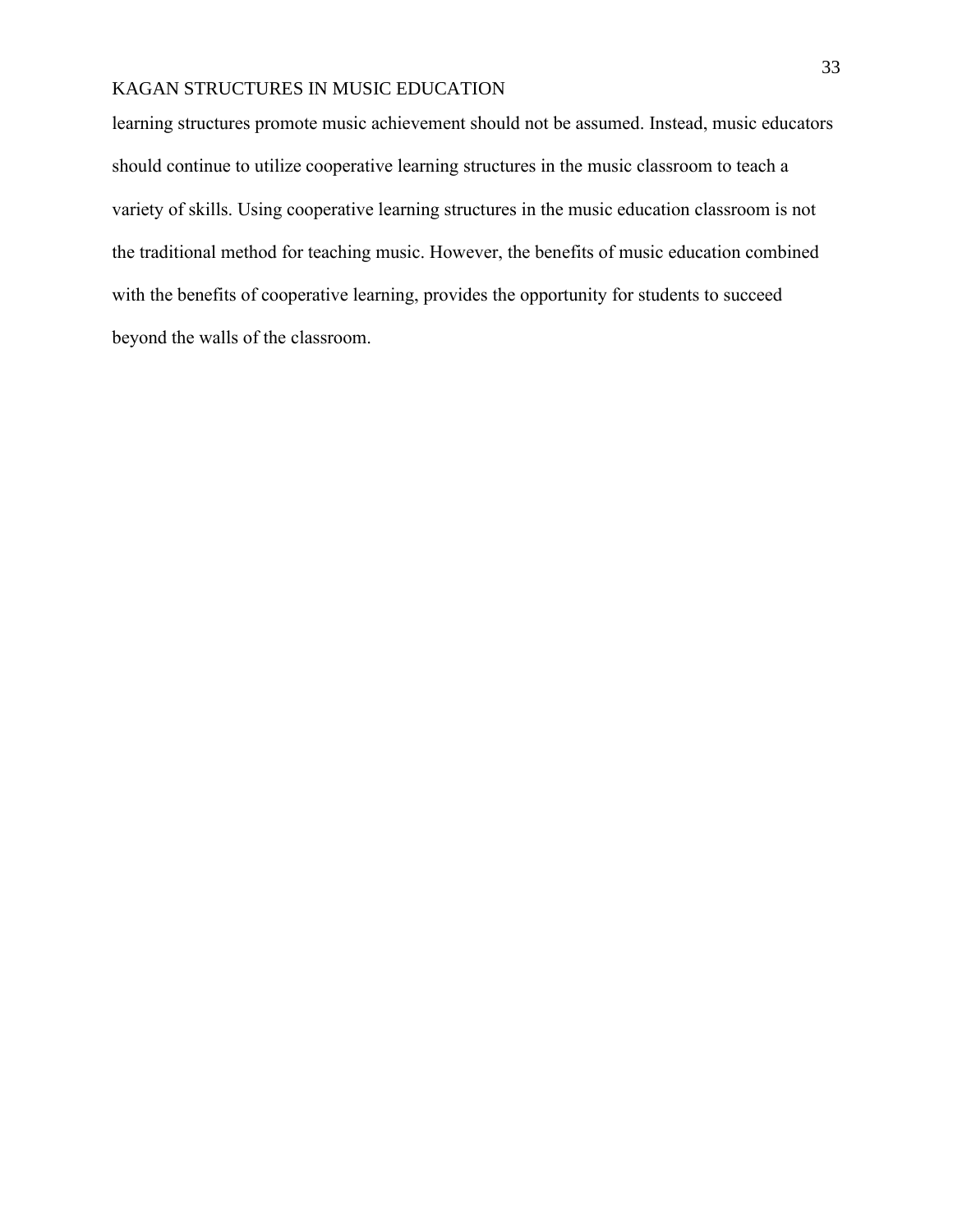#### Resources

- Ansary, N., Elias, M., Greene, M., Green, S., (2015). Best practices to address (or reduce) bullying in schools. Phi Delta *Kappan 97*(2), 30-35.
- Azwihangwisi, E., M., & Kriger, S. (2019). Music instruction and reading performance: Conceptual transfer in learning and development*. South African Journal of Childhood Education; Little Rock, 9*(1), 9-11.
- Baker, W., & Harvey, G. (2014). The collaborative learning behaviors of middle primary school students in a classroom music creation activity. *Australian Journal of Music Education; Nedlands, 1*, 3-14.
- Bell, J., Bell, T. (2018). Integrating computational thinking with a music education context. *Informatics in Education, 17*(2), 151-156.
- Battistich, V., Solomon, D., & Delucchi, K. (1993). Interaction processes and student outcomes in cooperative learning groups. *The Elementary School Journal, 94*(1), 19-32.
- Blackburn, B. R. (2016). *Motivating Struggling Learners.* New York, NY: Routledge.
- Brown, C., Katz, M. (2012). *Match Mine Music.*San Clemente, CA: Kagan Publishing.
- Cooper, M. M. (1995). Cooperative learning. *Journal of Chemical Education, 72*(2), 162.
- Crooke, A. (2016). Extrinsic versus intrinsic benefits: challenging categories used to define the value of music in schools. *Voices, 16*(2).<https://doi.org/10.15845/voices.v16i2.875>
- Curtis, L., Fallin, J. (2014). Neuroeducation and music: Collaboration for student success. *Music Educators Journal, 101*(2), 52-56.
- Dean, C., Hubbell, E., Pitler, H., & Stone, B. (2012). *Classroom instruction that works, 2nd edition.* Denver, CO: Mid-continent Research for Education and Learning.
- Di Natale, J., & Russell, G., (1995). Cooperative learning for better performance. *Music Educators Journal, 82*(2), 26-28.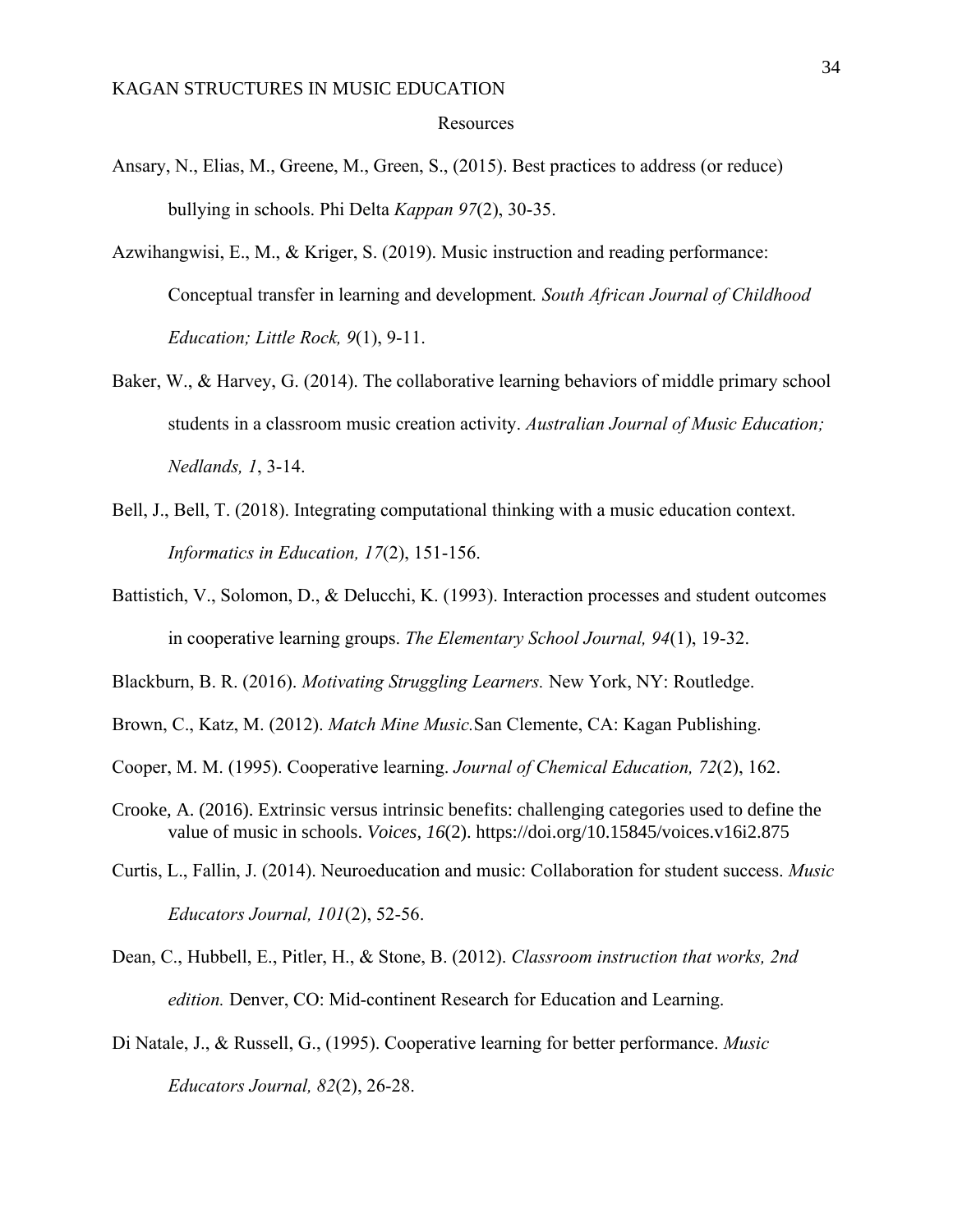- Dyson, B., & Rubin, A. (2003). Implementing cooperative learning in elementary physical education. *Journal of Physical Education, Recreation & Dance, 74*(1), 48-55.
- Egger, J. O. (2019). Effects of cooperative learning on preservice elementary teachers' interest in and integration of music into core academic subjects. *International Journal of Music Education, 37*(4), 608-621.
- Evans, C., Smokowski, P. (2016). Theoretical explanations for bullying in school: How ecological processes propagate perpetration and victimization. *Child and Adolescense Social Work Journal 33*(4), 365-375*.*
- Heacox, D. (2012). *Differentiating Instruction in the Regular Classroom*. Minneapolis, MN: Free Spirit Publishing Inc.
- Igel, C., & Urquhart, V. (2012). Generation Z, meet cooperative learning. *Middle School Journal, 43*(4), 16-21.
- Kagan, Dr. S., & Kagan, M. (2017). *Kagan cooperative learning.*San Clemente, CA: Kagan Publishing.
- Kassner, K. (2002). Cooperative learning revisited: A way to address the standards. *Music Educators Journal, 88*(4), 17-19, 21-23.
- Katz, M., Brown, C. (2011*). Cooperative learning and music.* San Clemente, CA: Kagan Publishing.
- Kim, J. (2017). Transforming music education for the next generation: Planting 'Four Cs' through children's songs. *International Journal of Early Childhood, 49*(2), 181-193
- Koutselini, M. (2009). Teacher misconceptions and understanding of cooperative learning: An intervention study. *The Journal of Classroom Interaction, 43*(2), 34-44.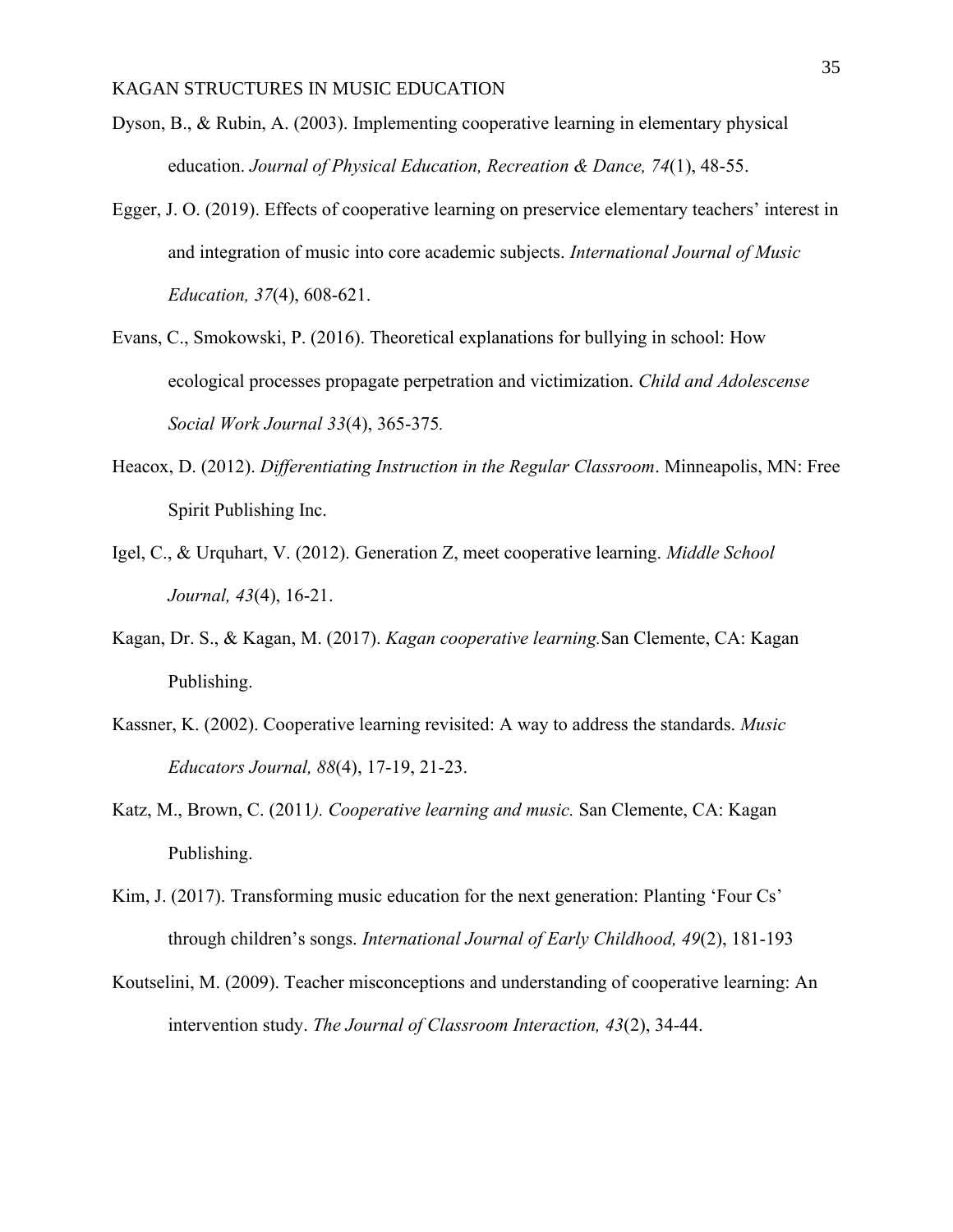- Menesini, E., Salmivalli, C. (2017). Bullying in schools: The state of knowledge and effective interventions. *Psychology, Health & Medicine, 22*(Sup1), 240-253.
- Minnesota Department of Education (2019). Academic standards. Retrieved from <https://education.mn.gov/MDE/dse/stds/>
- Minnesota Department of Education (2019). Teacher development and evaluation state model. Retrieved from https://education.mn.gov/MDE/dse/edev/mod/
- Prater, M. A., Bruhl, S., & Serna, L. A. (1998). Acquiring social skills through cooperative learning and teacher-directed instruction: *Remedial and Special Education, 19*(3), 160- 172.
- Pretty-Norbury, G., Pontarini, L. (2018). Kodaly or Orff? Why not both? *Canadian Music Educator, 60*(1), 9.

Quaver Music (2019). Retrieved from https://www.quavermusic.com/info/

Reddy, M. M. (2019). Cooperative learning as a teaching pedagogy for large classes: Enhancing higher order thinking skills. *Journal of Gender, Information & Development in Africa, 8*(1), 31-49.

Sarrazin, N.R. (2016). *Music and the child.* Genesio, NY: Open SUNY Textbooks.

- Smith, K., Sheppard, S., Johnson, D., & Johnson, R. (2005). Pedagogies of engagement: Classroom-based practices. *Journal of Engineering Education, 94*(1), 87-101.
- Studer, J., Mynatt, B. (2015). Bullying prevention in middle schools: A collaborative approach. *Middle School Journal; Columbus, 46*(3), 25-32.
- Tiszai, L. (2015). Kodaly approach in the crossroad of education and therapy. *Voices, 15*(2). https://doi.org/10.15845/voices.v15i2.804